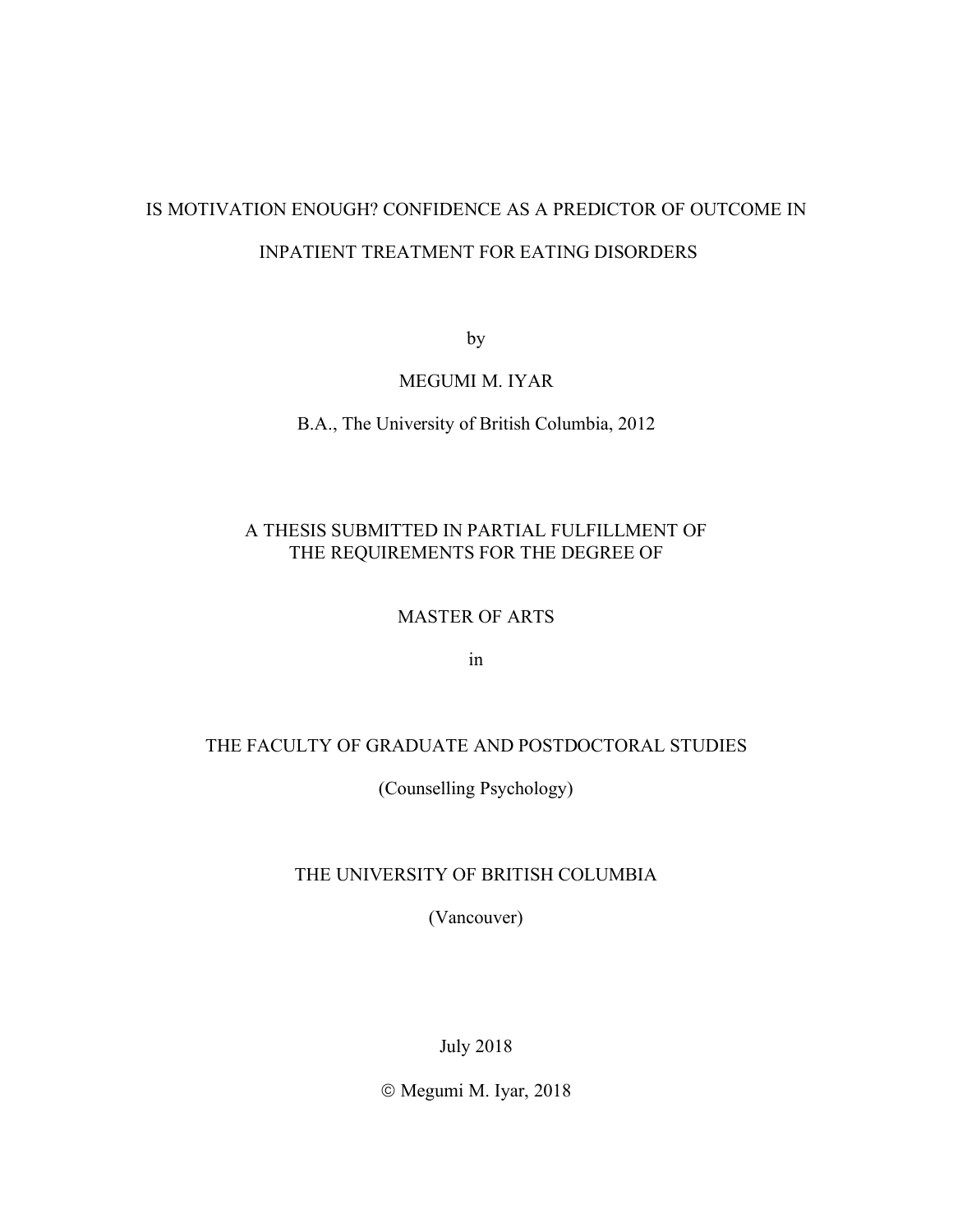The following individuals certify that they have read, and recommend to the Faculty of Graduate and Postdoctoral Studies for acceptance, a thesis/dissertation entitled:

Is motivation enough? Confidence as a predictor of outcome in inpatient treatment for eating disorders

| submitted by  | Megumi M. Iyar         | in partial fulfillment of the requirements for |
|---------------|------------------------|------------------------------------------------|
| the degree of | Master of Arts         |                                                |
| 1n            | Counselling Psychology |                                                |

# **Examining Committee:**

| Dr. Daniel W. Cox, Counselling Psychology |
|-------------------------------------------|
| Supervisor                                |
|                                           |
| Dr. Josie Geller, Psychiatry              |

Supervisory Committee Member

Dr. Dave Kealy, Psychiatry Supervisory Committee Member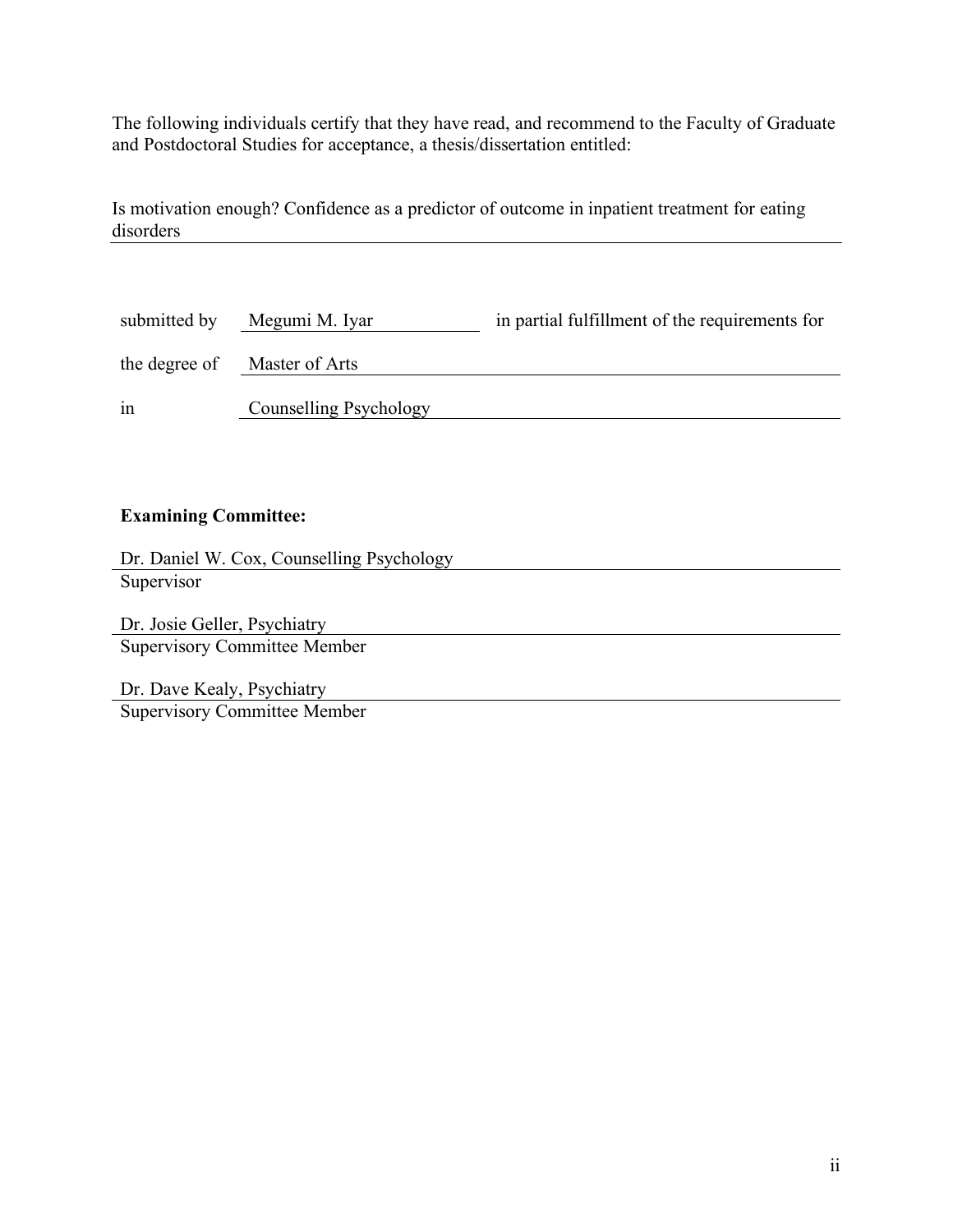#### **Abstract**

While motivation has been shown to be a robust predictor of eating disorder treatment outcome, little attention has been paid to the role of confidence. This study sought to better understand the role of confidence and the possible interaction it may have with motivation in promoting eating disorder symptom change. Participants were adult women  $(N = 159)$  in inpatient treatment for eating disorders. They completed measures of readiness and motivation for change, which assessed precontemplation, action, confidence and internality (changing for oneself vs. for others) and eating disorder symptom severity at pre- and post-treatment. Medical variables (e.g. height and weight) were also recorded. Precontemplation and confidence had significant effects on pre-and post-treatment symptom severity, while action only had a significant effect on pretreatment symptoms. Confidence was also shown to moderate relations between both measures of readiness (i.e., precontemplation and action) and change in symptoms. Follow up analyses indicated that high precontemplation (low readiness) was associated with poor outcome, irrespective of confidence, however, low precontemplation (high readiness) was associated with better outcome at high levels of confidence. The interaction between confidence and action was significant only at very high levels of confidence. Among individuals who had high action at baseline, those with lower confidence had significantly poorer outcomes relative to those with high levels of confidence. Findings indicate that readiness *and* confidence are important prognostic factors and suggest that early behaviour change in the absence of confidence does not guarantee best outcomes in inpatient eating disorder treatment.

iii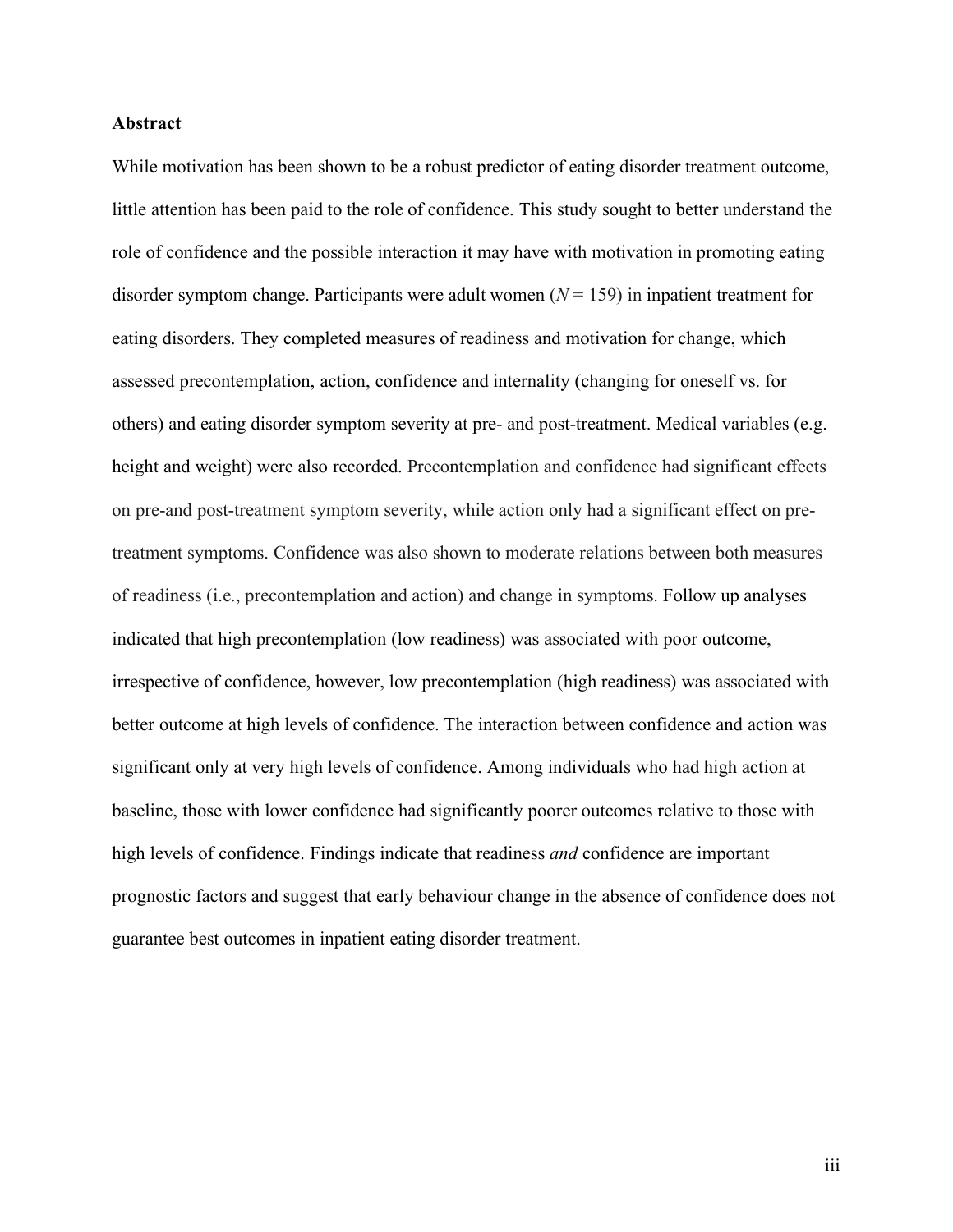#### **Lay Summary**

While inpatient care plays an important role in the treatment of eating disorders, only a minority of patients treated achieve remission. These conditions have both negative psychological and physical consequences. In an effort to inform our practices, this study examined factors that predict treatment outcome. Specifically, this study explored the role of one's readiness to make changes to their eating disorder and their beliefs in their ability to do so. Participants completed a research package upon admission and discharge of a Canadian specialized eating disorders inpatient treatment program. Study findings indicate that readiness *and* confidence are important to consider in treatment. Findings also suggest that actively working on reducing eating disorder symptoms at the beginning of treatment in the absence of confidence does not guarantee best outcomes.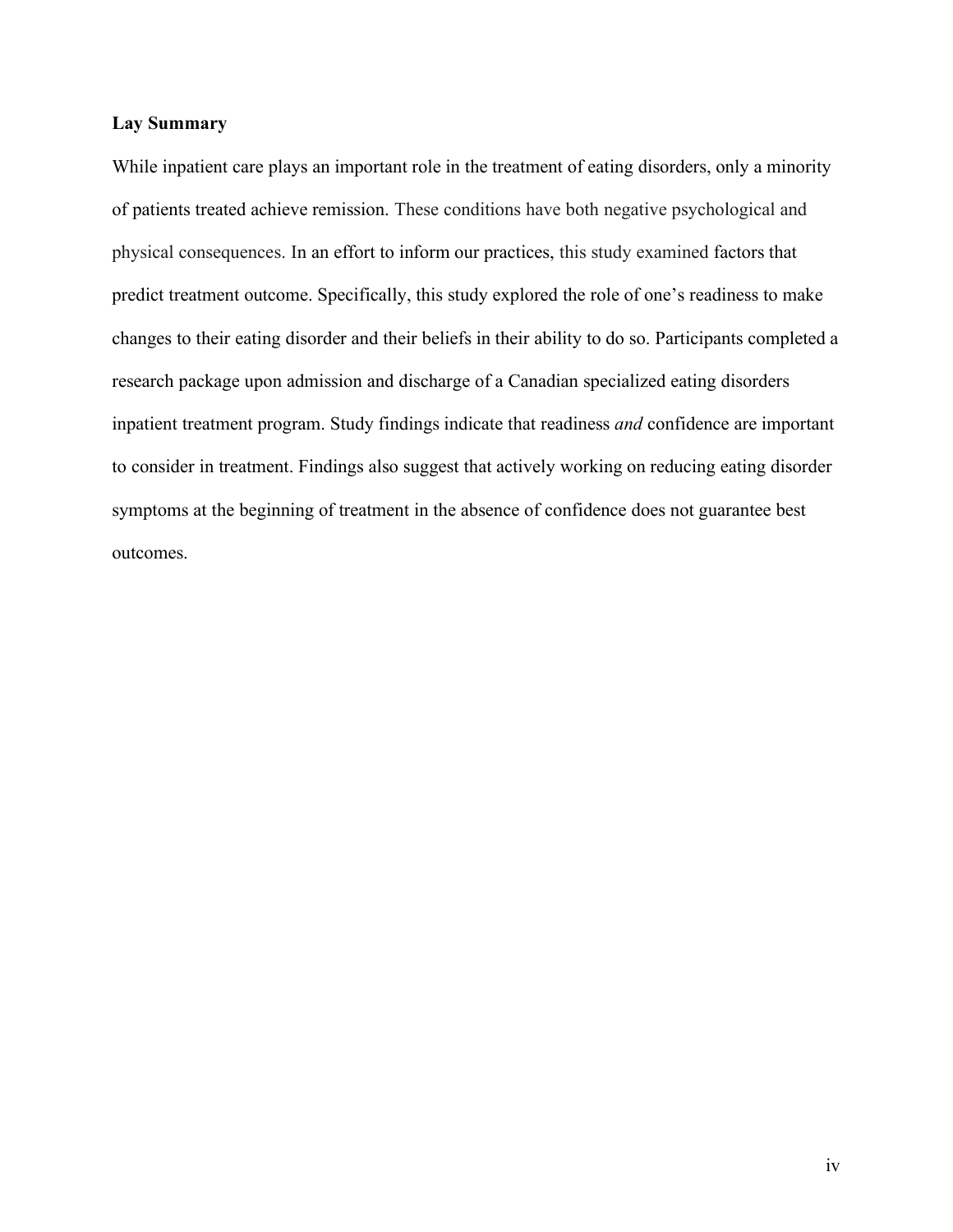# **Preface**

This thesis is the unpublished and original work by the author, Megumi M. Iyar. This research project was approved by the University of British Columbia Providence Health Care Research Ethics Board (H11-03272). Data collection was supported by Dr. Josie Geller at St. Paul's Hospital Eating Disorders Program. Statistical support and manuscript edits were provided by Dr. Daniel W. Cox, Dr. Josie Geller and Dr. David Kealy.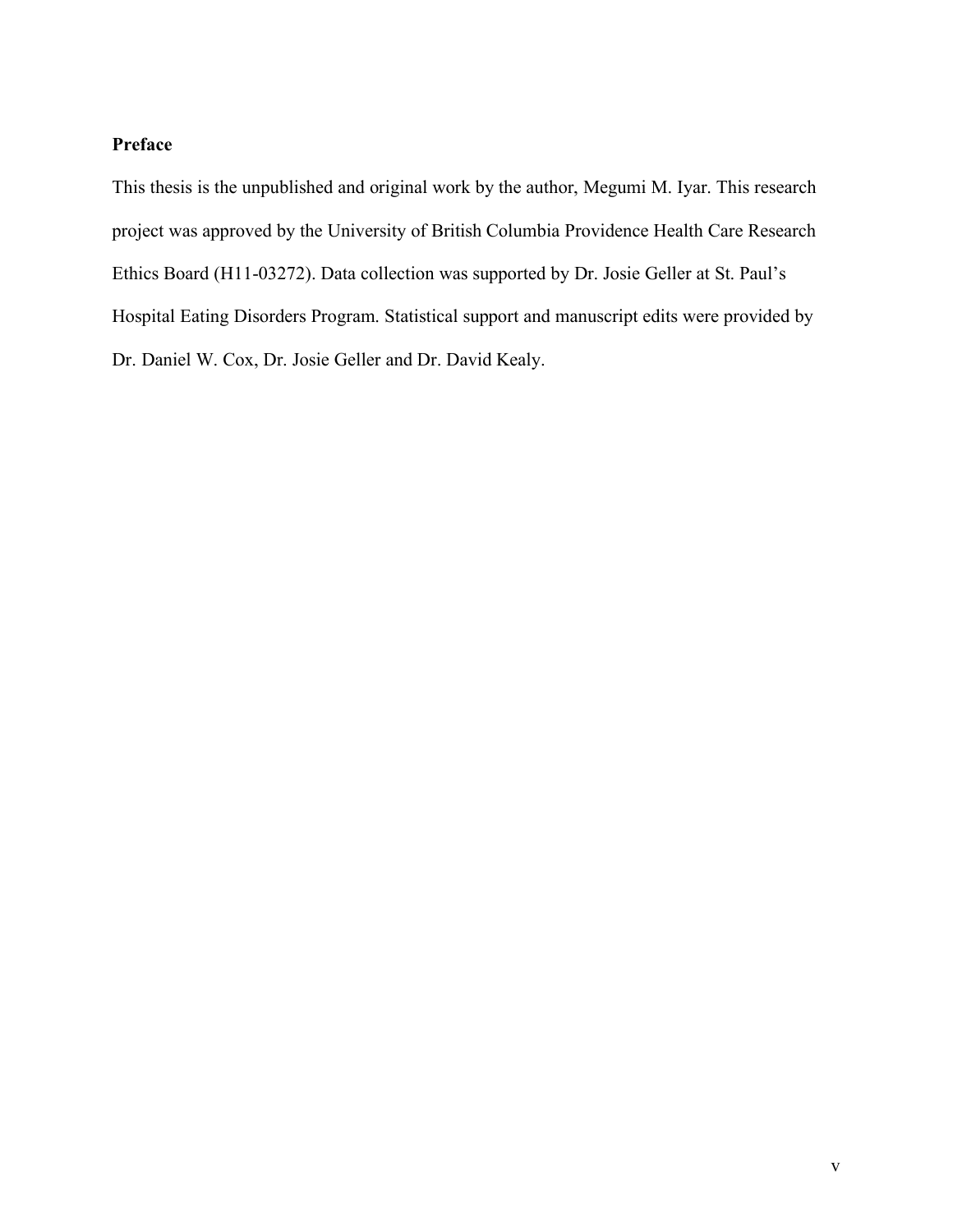# **Table of Contents**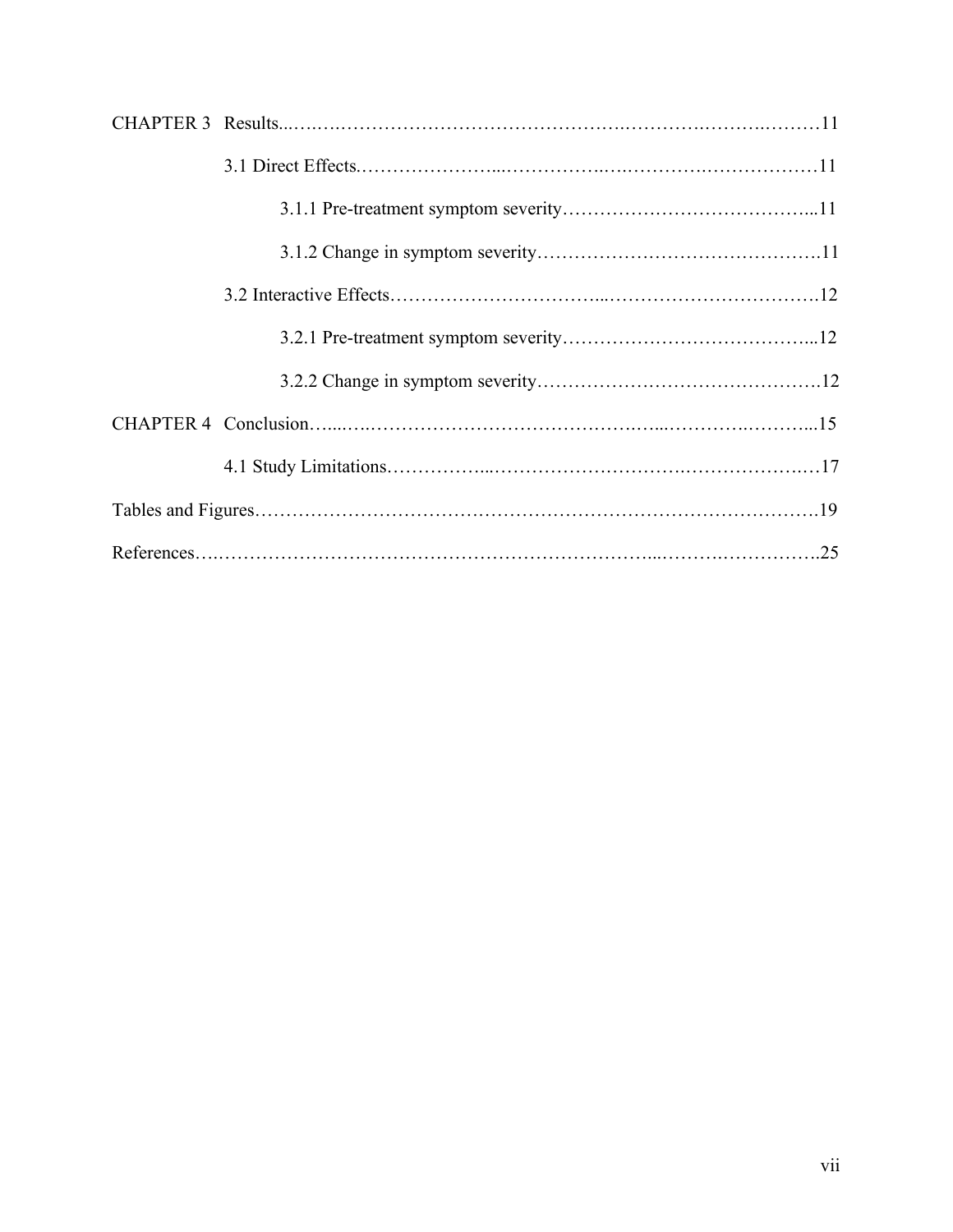# **List of Tables**

| Table 1 |                                                                            |     |
|---------|----------------------------------------------------------------------------|-----|
| Table 2 | Hierarchical multiple regression models predicting pre-treatment symptom   |     |
|         | severity and change in eating disorder symptom severity from pre-treatment |     |
|         |                                                                            |     |
| Table 3 | Hierarchical multiple regression models predicting pre-treatment symptom   |     |
|         | severity and change in eating disorder symptom severity from pre-treatment |     |
|         |                                                                            |     |
| Table 4 | Hierarchical multiple regression models predicting pre-treatment symptom   |     |
|         | severity and change in eating disorder symptom severity from pre-treatment |     |
|         |                                                                            | .22 |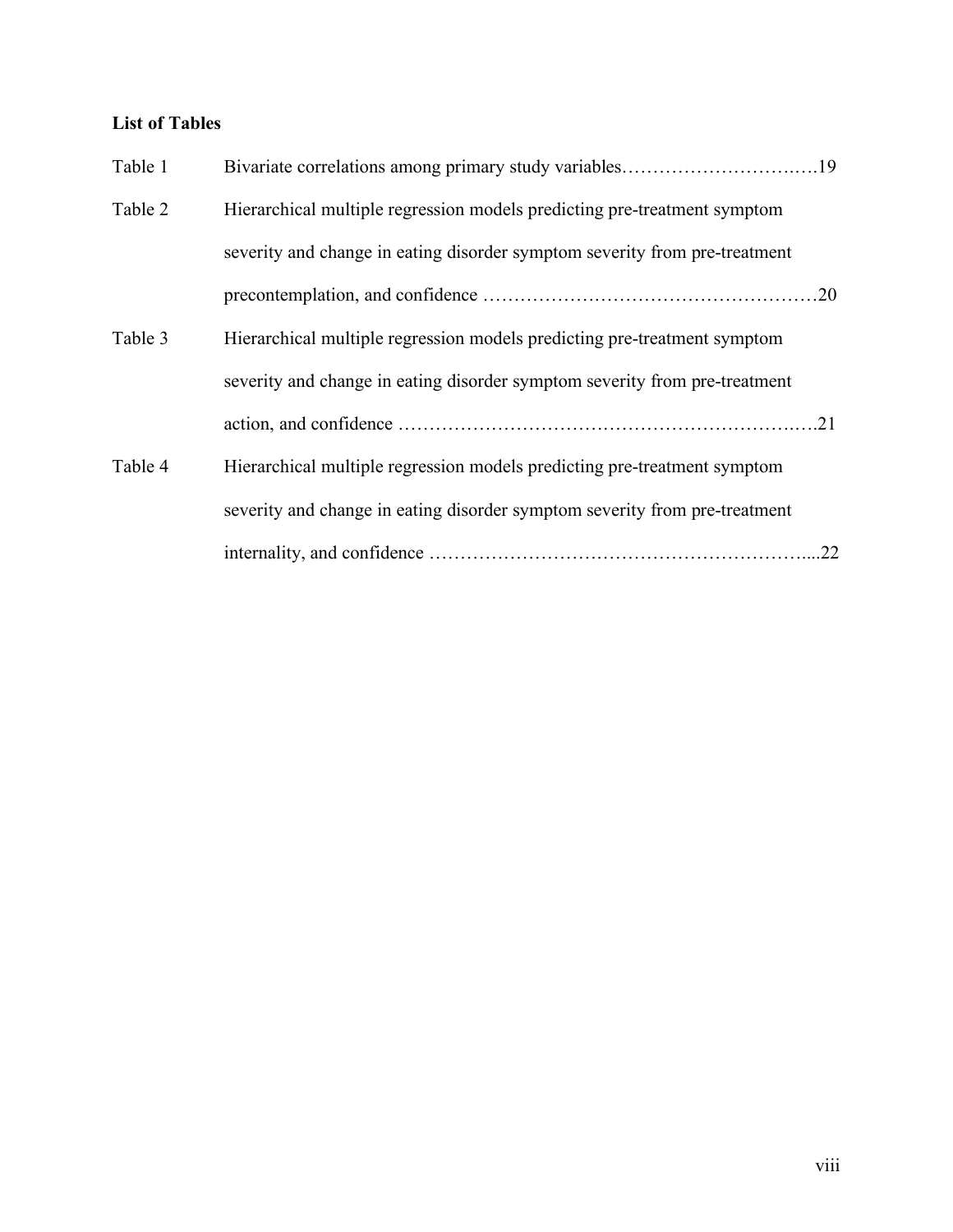# **List of Figures**

- Figure 1 Interaction between precontemplation and confidence (at the mean and plus and minus one standard deviation around the mean) with post-treatment eating disorder symptom severity while controlling for pre-treatment symptom severity………. 23
- Figure 2 Interaction between action and confidence (at the mean and plus and minus one standard deviation around the mean) with post-treatment eating disorder symptom severity while controlling for pre-treatment symptom severity………………………24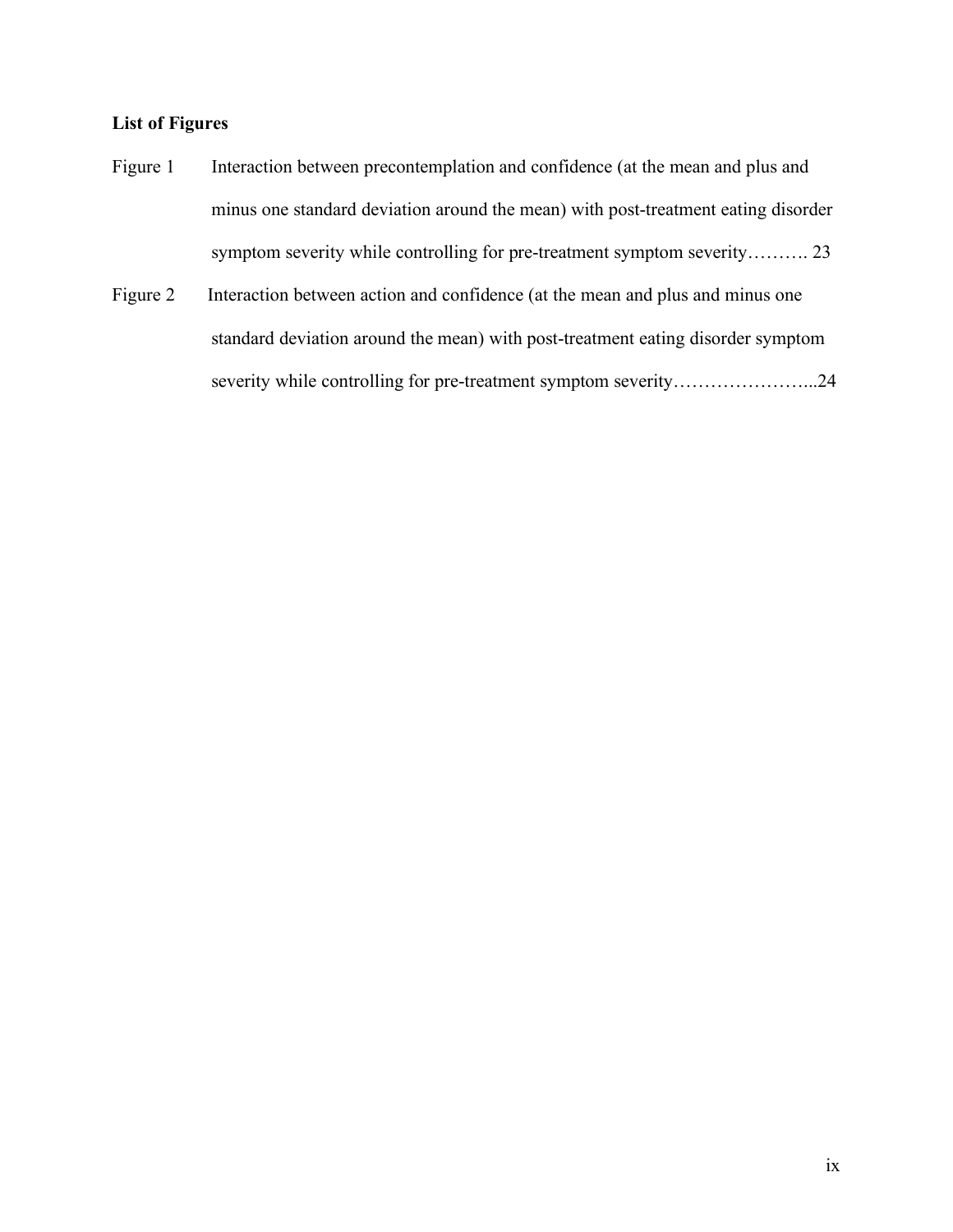### **Acknowledgements**

I would like to thank my supervisors for their insight, encouragement and guidance throughout this process. Thank you, Dr. Daniel W. Cox and Dr. David Kealy, for helping me navigate through graduate studies. I would like to extend my appreciation and owe particular thanks to Dr. Josie Geller and Dr. Suja Srikameswaran. Your unconditional support was essential for my development as a beginning researcher and in fostering self-confidence for my next steps.

My deepest gratitude to my friends and family for being my source of motivation. Your curiosity, enthusiasm, and compassion helped more than you know. It takes a village!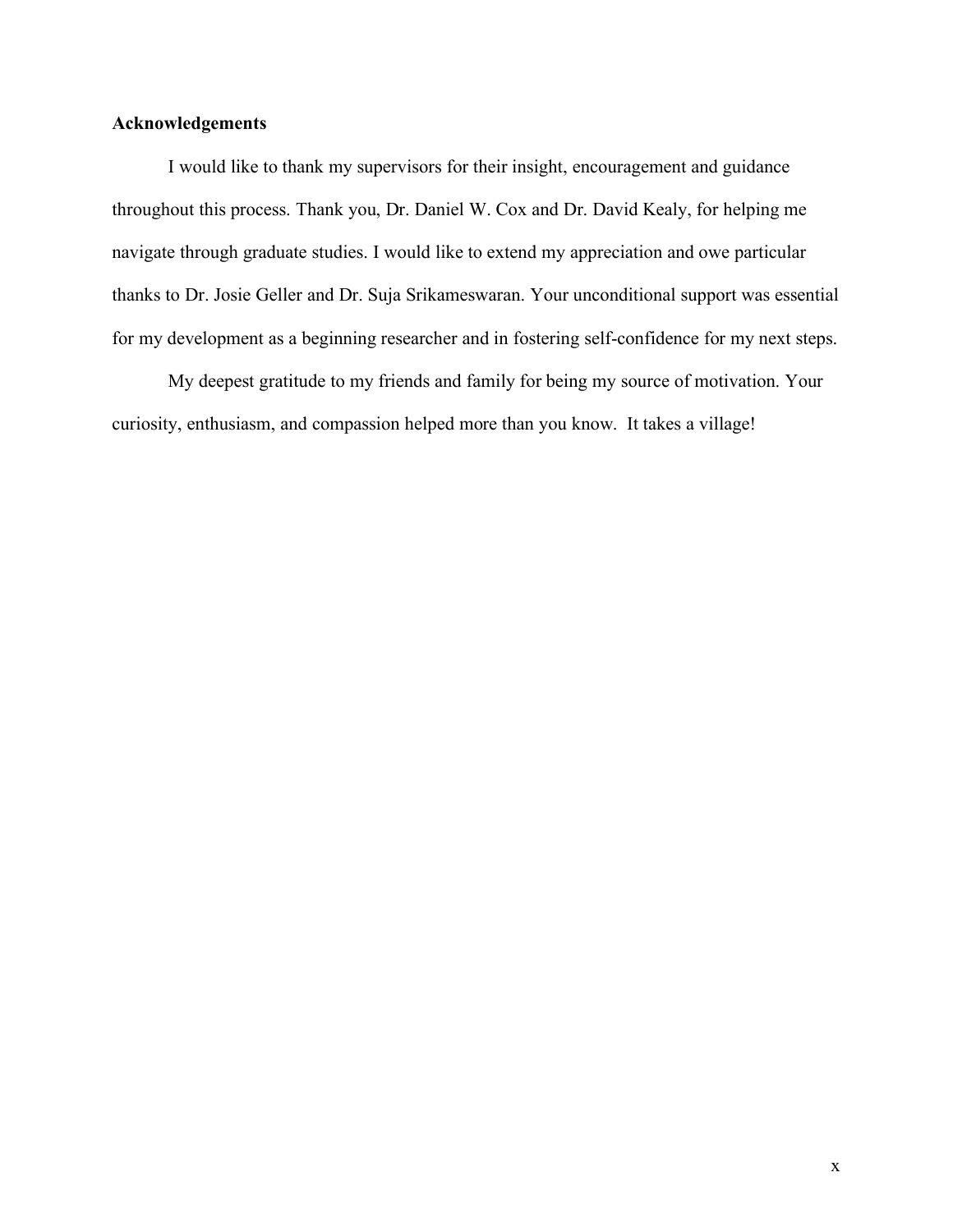*To my darling Kai*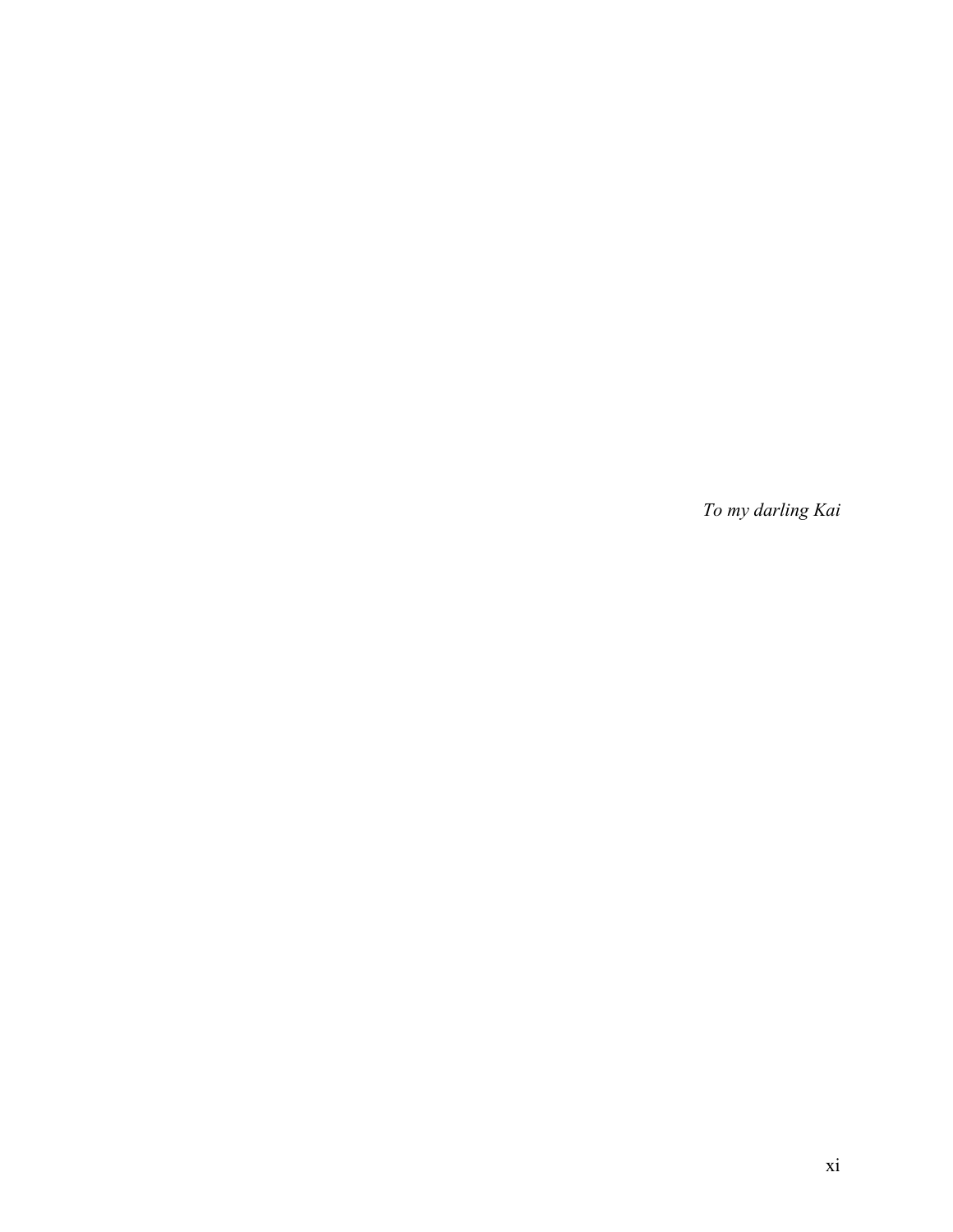#### **Chapter 1: Introduction**

#### **1.1 Rationale**

While inpatient eating disorder treatment plays an important role in the continuum of care, only a minority of patients treated achieve remission (Keel & Brown, 2010). For instance, research has indicated nearly 50% of those who complete treatment remain symptomatic (Steiger, 2017). Ambivalence to make changes to eating disordered thoughts and behaviours are well documented among inpatients and is often cited as one factor contributing to poor treatment outcome. By identifying predictors of outcome that distinguish patients unlikely to benefit from treatment, interventions can be tailored to improve outcome (Vall & Wade, 2017). One predictor that has been associated with behaviour change and outcome in a number of health behaviours (e.g. smoking cessation, and physical activity in multiple sclerosis), is confidence in the ability to change (Diclemente, Prochaska, & Gibertini, 1985; Motl, McAuley, Doerksen, Hu, & Morris, 2009). Further understanding the role of confidence in predicting outcome may help to explain the lack of responsiveness to inpatient eating disorders treatment.

Individuals with eating disorders often report perceiving their symptoms and behaviours as serving a positive function (e.g., emotion regulation). This positive appraisal may inhibit motivation to change and recover (Serpell & Treasure, 2002). One proposed explanation for the modest outcomes of intensive treatment is the mismatch between treatment goals and motivation to change eating disorder behaviours (Geller, Cockell, & Drab, 2001; Vitousek, Watson, & Wilson, 1998). Research has indicated that motivation is multifaceted and can be conceptualized and further understood in the context of models of behaviour change. Two such models are: a) the transtheoretical model of change (i.e., readiness), and b) self-determination theory (i.e., internal motivation).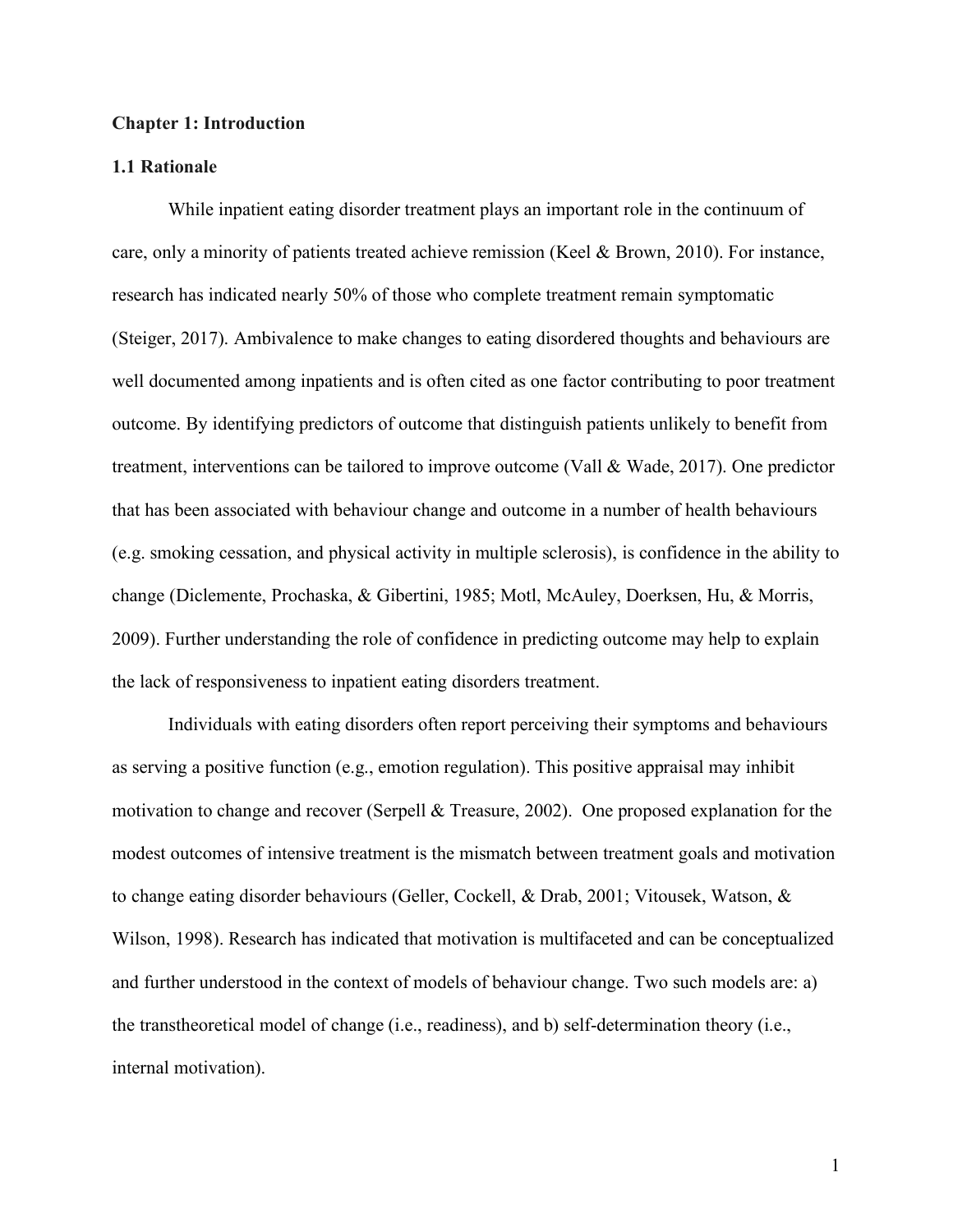#### **1.2 Readiness for Change**

The transtheoretical model of change provides a framework for conceptualizing readiness for making changes to behaviour (Miller & Rollnick, 2002; Prochaska & DiClemente, 1982). Within the model, change occurs gradually in a series of progressive stages (Norcross, Krebs, & Prochaska, 2011). The five stages are: precontemplation (not ready and unwilling to make changes), contemplation (thinking about making changes), preparation (having the intention to make changes), action (actively working on changing behaviour), and maintenance (working on maintaining behaviour change).

Given that individuals with eating disorders are often ambivalent about making changes to their eating, a number of studies have examined the associations between readiness and treatment outcome (e.g., Ackard, Cronemeyer, Richter, & Egan, 2015; Bewell & Carter, 2008; Castro-Fornieles et al., 2007; Castro-Fornieles et al., 2011; Geller et al., 2001; Geller et al., 2004; Geller et al., 2008; Mchugh, 2007; Wade, Frayne, Edwards, Robertson, & Gilchrist, 2009). A recent systematic review and meta-analysis found that baseline readiness to recover was a robust predictor of treatment outcome (Vall & Wade, 2015). Higher readiness has been shown to be associated with better treatment engagement (Treasure, Katzman, Schmidt, Troop, Todd, & de Silva, 1999), enrollment (Geller et al., 2001), lower drop-out rates, and decreased eating pathology over the course of treatment (Wade et al., 2009). In sum, there is substantial evidence that focusing on readiness to make change can increase treatment effectiveness.

#### **1.3 Internal Motivation for Change**

Another model of motivation is self-determination theory (Ryan & Deci, 2008). As opposed to motivation being conceptualized as a series of stages as in the transtheoretical model of change, self-determination theory highlights the internalization of motivation (Steiger, 2017).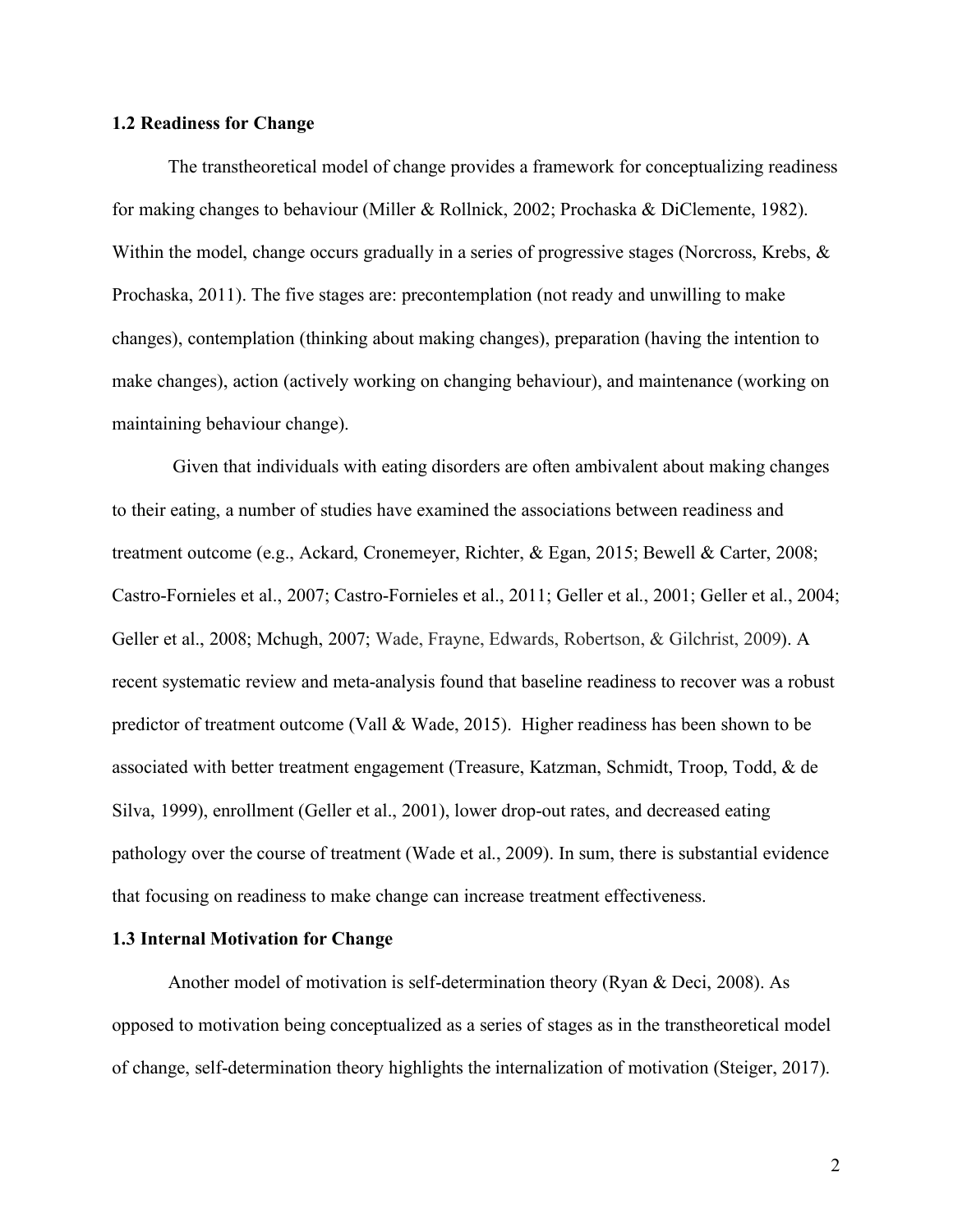Within self-determination theory, behaviour regulation is conceptualized as being on a continuum ranging from behaviours that are externally motivated to behaviours that are internally motivated (Ryan & Deci, 2017). Externally motivated behaviours are externally mandated (e.g., being told to change; Ryan & Deci, 2008) and internally motivated behaviours are personally desired.

There is evidence in the eating disorder literature that cultivating internal motivation, hereafter referred to as internality, can positively influence outcome. For instance, high internality has been associated with increased body mass index in inpatients with anorexia nervosa (Kapp-Deeder et al., 2014). In a study of individuals with bulimia nervosa receiving group therapy, pretreatment internality predicted lower preoccupation with shape and weight, binge eating symptoms, and general psychiatric distress at discharge (Mansour et al., 2012). Finally, changing dietary restriction for oneself as opposed to others was associated with the maintenance of symptom change at 6-month follow-up of intensive residential treatment (Geller et al., 2004). Taken together, research indicates that individuals with high internality experience better treatment outcomes, and thus may be a critical factor to evaluate prior to treatment.

#### **1.4 Confidence to Change**

Confidence refers to the expectation in one's ability to make changes or execute a behaviour (Bandura, 1977; Treasure & Schmidt, 2001). Individuals with high levels of confidence are more likely to persevere in challenging situations and feel more optimistic even after encountering failure, relative to individuals with low levels of confidence (Prat-Sala & Redford, 2010). Thus, confidence may be particularly helpful in treating eating disorders, as recovery is often punctuated with low moments and demanding challenges. Several studies have indicated the importance of confidence within treatment for individuals with eating disorders.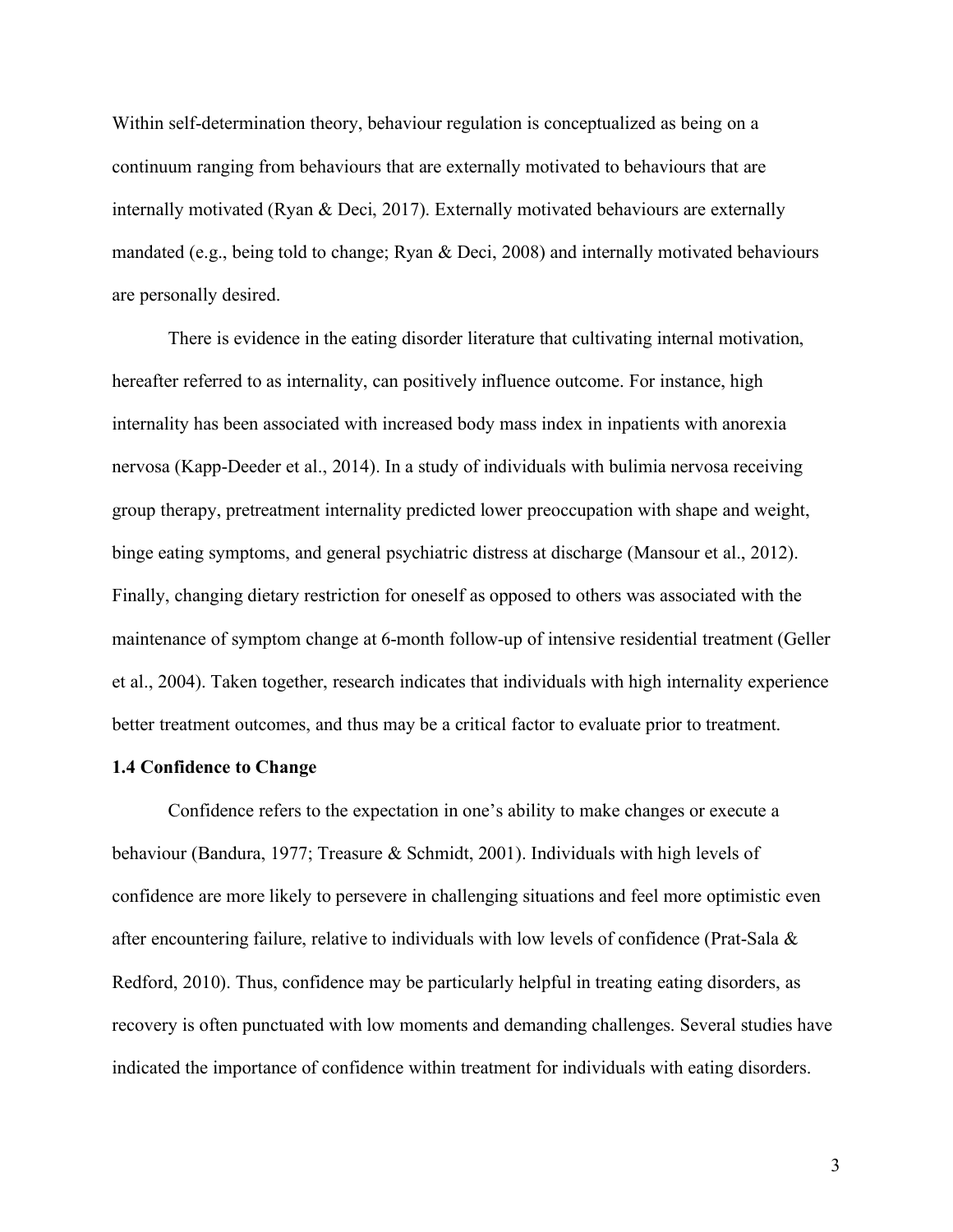One study found that in individuals with bulimia nervosa enrolled in a guided self-help treatment, confidence was the strongest predictor of treatment outcome, explaining more variance in post-treatment eating disorder symptoms and psychopathology than readiness (Steel, Bergin, & Wade, 2011). In a study of individuals with anorexia and bulimia nervosa seeking inpatient care, confidence predicted the length of treatment, and post-treatment drive for thinness, and body dissatisfaction (Pinto, Heinberg, Coughlin, Fava, & Guarda, 2008).

Given the association between confidence and persistence to modify behaviour (Bandura, 1977), the associations between confidence and motivation (e.g., readiness and internality) may be linked. In fact, confidence has been incorporated into research examining both the transtheoretical model of change and self-determination theory (e.g., Armstrong, Sallis, Hovell, & Hofstetter, 1993; DiClemente, Prochaska & Gilbertini, 1985; Marcus, B., & Owen, N., 1992; Kadzikowska-Wrzosek, 2016; Plotnikoff, Hotz, Birkett, & Courneya, 2001; Sweet, Fortier, Strachan, & Blanchard, 2012). Confidence has been described as influencing individuals' behaviour through their motivation (Bandura, 1997; Senecal, Nouwen, & White, 2000) and described as a contributing factor in influencing the progression through the stages of change (Prochaska & Velicer, 1997; Woerner, King, & Costa, 2016). It should be noted that levels of motivation and confidence do not solely occur in fixed combinations (e.g., high motivation with high confidence and low motivation with low confidence). For instance, patients may present in treatment ready to make changes to their eating yet may not be confident in their ability to do so. Given the predictive utility of readiness and internality in the eating disorders, examining the role of confidence in the context of other known motivational variables in predicting outcome may be particular relevant for informing treatment. Moreover, in recognizing the complexity of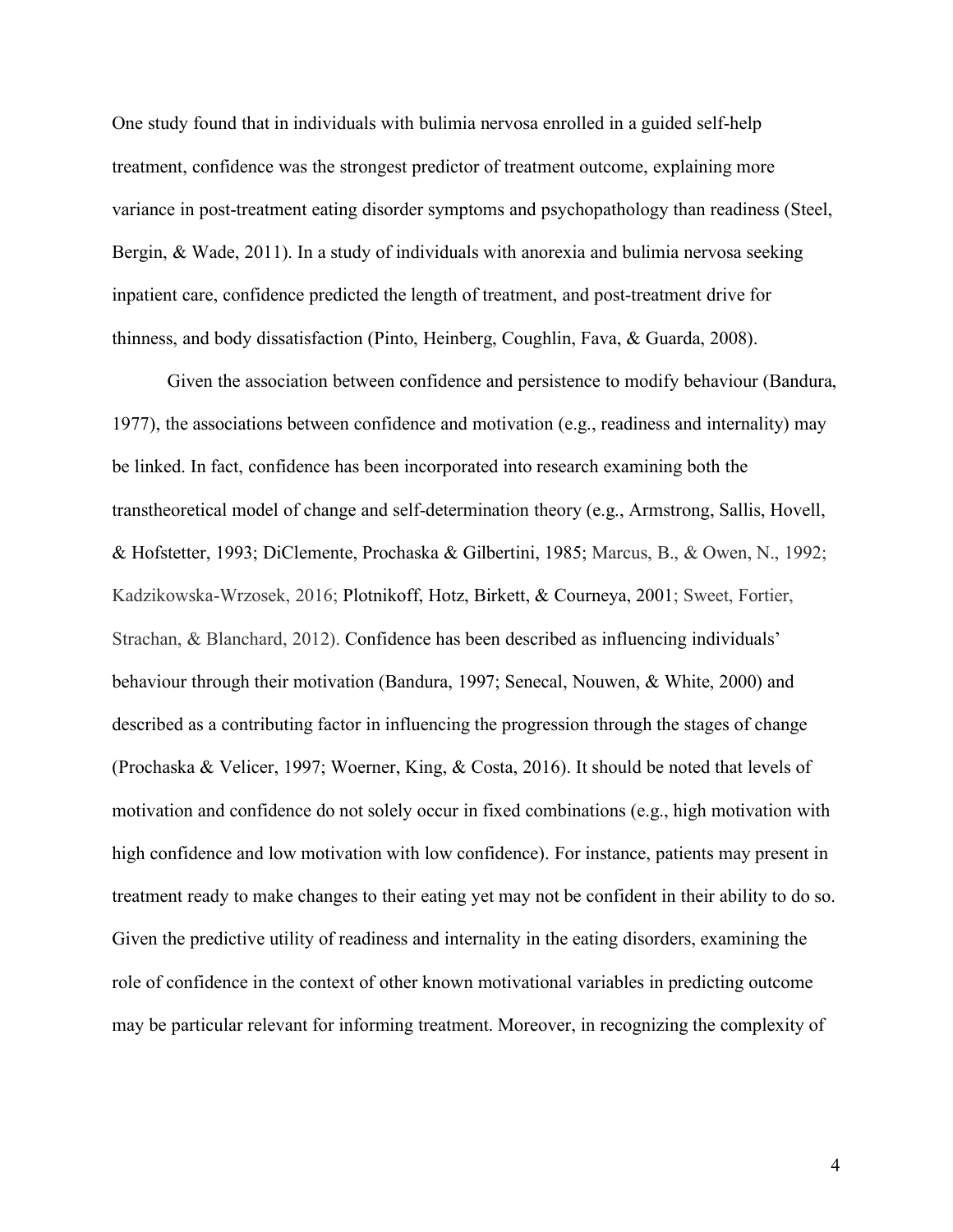patient presentations, exploring whether motivation and confidence interact to predict outcome will further increase our understanding of the role of confidence in treatment.

#### **1.5 Current Study**

Given that inpatient eating disorder treatments produce only modest outcomes (Keel & Brown, 2010), the identification of factors that enhance treatment response and that are amenable to change, such as confidence, may be particularly helpful for informing treatment. Thus, the objective of this research was to understand the role of confidence in the context of other known predictors of symptom change in inpatient treatment. First, we hypothesized that readiness (precontemplation and action), internality, and confidence would be associated with pretreatment eating disorder symptom severity. Specifically, we predicted that pre-treatment symptom severity would be positively associated with pre-treatment precontemplation and inversely associated with action, internality and confidence. Our second hypothesis was an extension of our first such that we predicted that pre-to post-treatment symptom change would be negatively associated with pre-treatment precontemplation and positively associated with action, internality and confidence. Third, we hypothesized that confidence moderated the association between motivation and pre-treatment symptom severity. Finally, we predicted that confidence would moderate the association between motivation and change in symptom severity.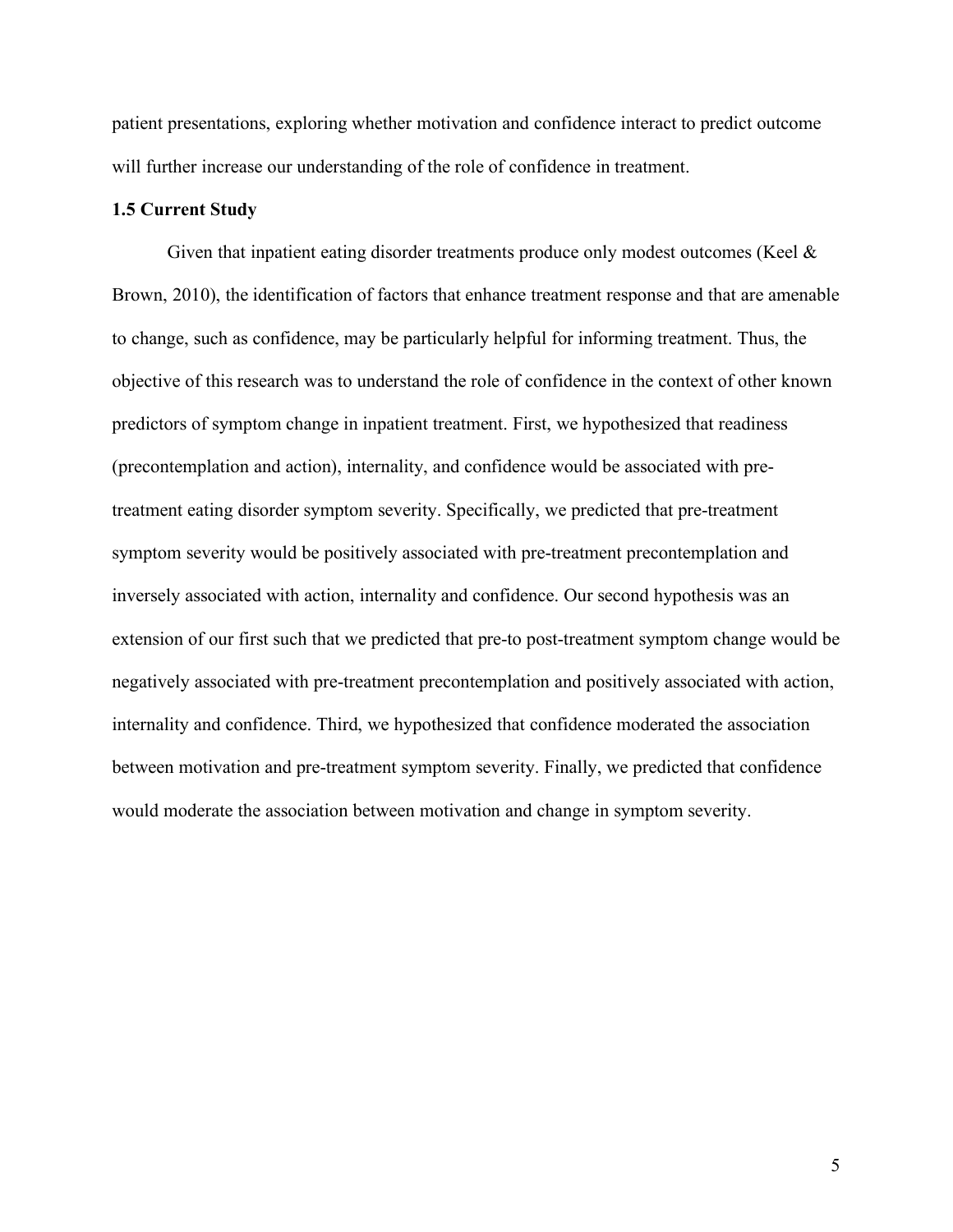#### **Chapter 2: Methods**

#### **2.1 Participants**

Participants were 159 adult women with eating disorders seeking inpatient care. The mean age was 31.11 years (*SD =* 10.22), with a range of 18 to 61 years. Ninety percent of the participants identified as Caucasian and socioeconomic status was middle class as indicated by the Blishen index (Blishen, Carroll, & Moore, 1987). Mean duration of illness was 17.70 years  $(SD = 12.95)$  and their mean body mass index (BMI) for those underweight (BMI  $\leq$  18.5), was 15.99 Kg/m<sup>2</sup> (*SD* = 1.53), and for those normal weight and above (BMI > 18.5) mean BMI was 22.23 Kg/m<sup>2</sup> ( $SD = 3.66$ ). DSM-V eating disorder diagnoses were made and charted by medical internists. Seventy-eight (50%) participants were diagnosed as having anorexia nervosa, 48 (30%) of the binge/purge subtype and 30 (19%) of the restricting subtype. Forty-four (28%) were diagnosed as having bulimia nervosa and 34 (21%) as having other specified feeding or eating disorder. Diagnostic criteria were unavailable for three study participants. Fifty-nine participants completed assessments at post-treatment.

#### **2.2 Measures**

**2.2.1 Demographic Information.** At admission, participants indicated their age, ethnicity, age of eating disorder onset, highest level of education, and occupation.

**2.2.2. Readiness and Motivation Questionnaire.** (RMQ; Geller et al., 2013). The RMQ is a self-report measure that assesses stages of change (precontemplation and action), internality, and confidence for each of four eating disorder symptom domains (dietary restriction, bingeing, and cognitive and compensatory behaviours). For example, for the symptom dietary restriction, the precomtemplation item reads, "*In the past two weeks, how much of you has wanted to restrict your eating?*"; the action item reads, "*In the past two weeks, how much of you has been actively*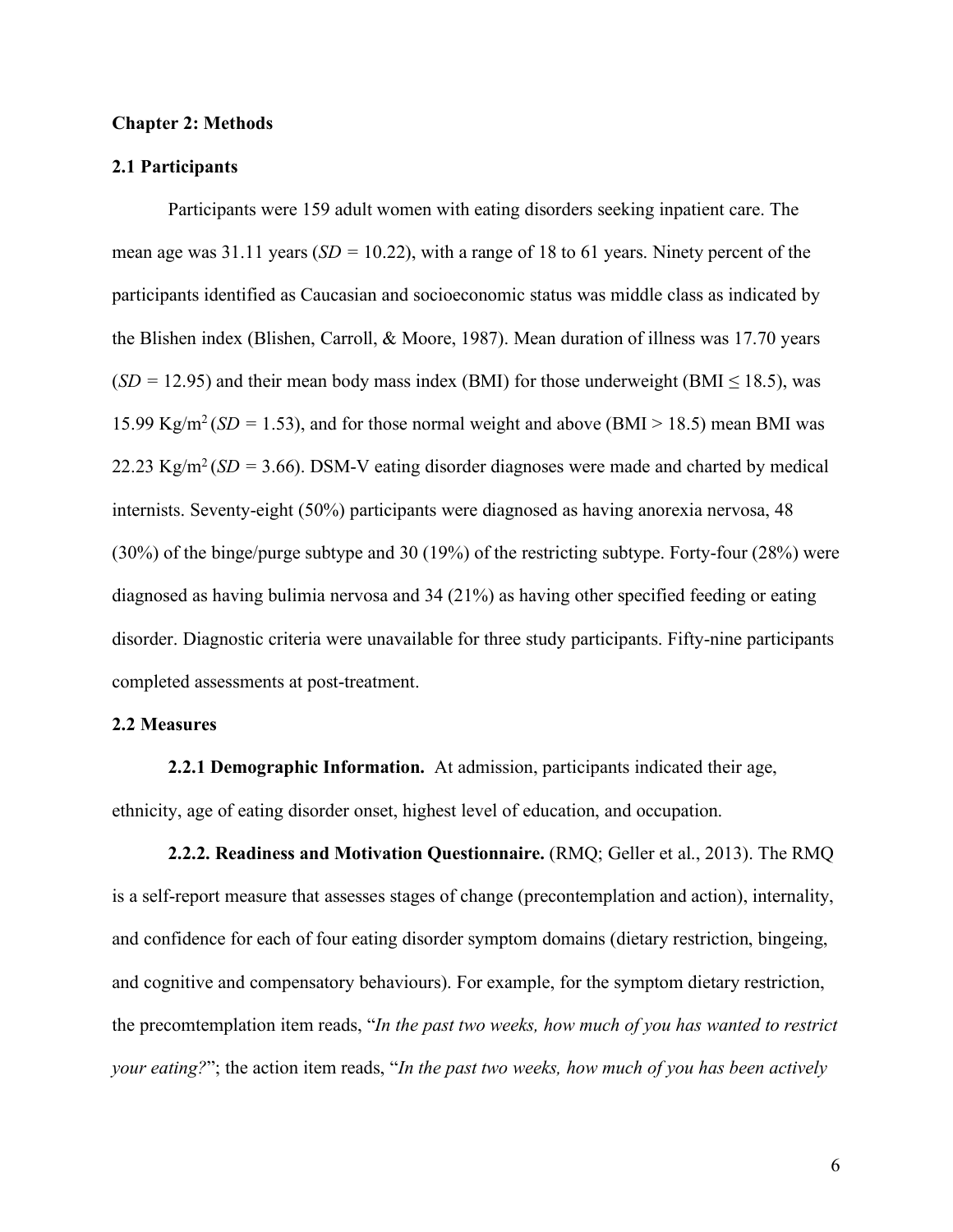*working to eat more?*"; the internality item reads, "*If you were to reduce your restriction (i.e. eat more), how much of this would be for you (versus for others)?*"; finally, the confidence item reads, "*If you decided to reduce your restriction (i.e. eat more), how confident are you in your ability to do so?*".

While the RMQ yields global and domain-specific readiness scores, the global precontemplation, action, internality, and confidence scores were used in this research. RMQ scores are continuous and range from 0 to 100. For instance, the precontemplation ratings ranged from 0 (*a small part of me*) to 100 (*most of me*). Higher scores on precontemplation indicate lower readiness, while higher scores on action, indicate higher readiness. If a symptom is not relevant for a respondent, they are instructed to skip the follow-up questions; thus, both total and symptom domain scores are based only on the symptoms that are relevant to the individual respondent.

The RMQ has demonstrated good convergent (i.e., the Readiness and Motivation Interview, Stages of Change Questionnaire, the Brief-Symptom Inventory and the Eating Disorder Inventory-2), discriminant (i.e., Balanced Inventory of Desirable Responding), and criterion validity (i.e., Anticipated Difficulty of Recovery Activities and Completion of Recovery activities) in previous research (Geller et al., 2013). Given that participants only completed questions to symptoms that they were currently endorsing, expectation maximization correlations were inputted to determine reliability (Weaver & Maxwell, 2014). The internal consistencies in this study were .72, .81, .90, and .88, for precontemplation, action, internality and confidence, respectively.

**2.2.3 Eating Disorder Inventory-3.** (EDI-3; Garner, 2004). The EDI-3 consists of 91 items that assess psychological traits and symptoms relevant to the development and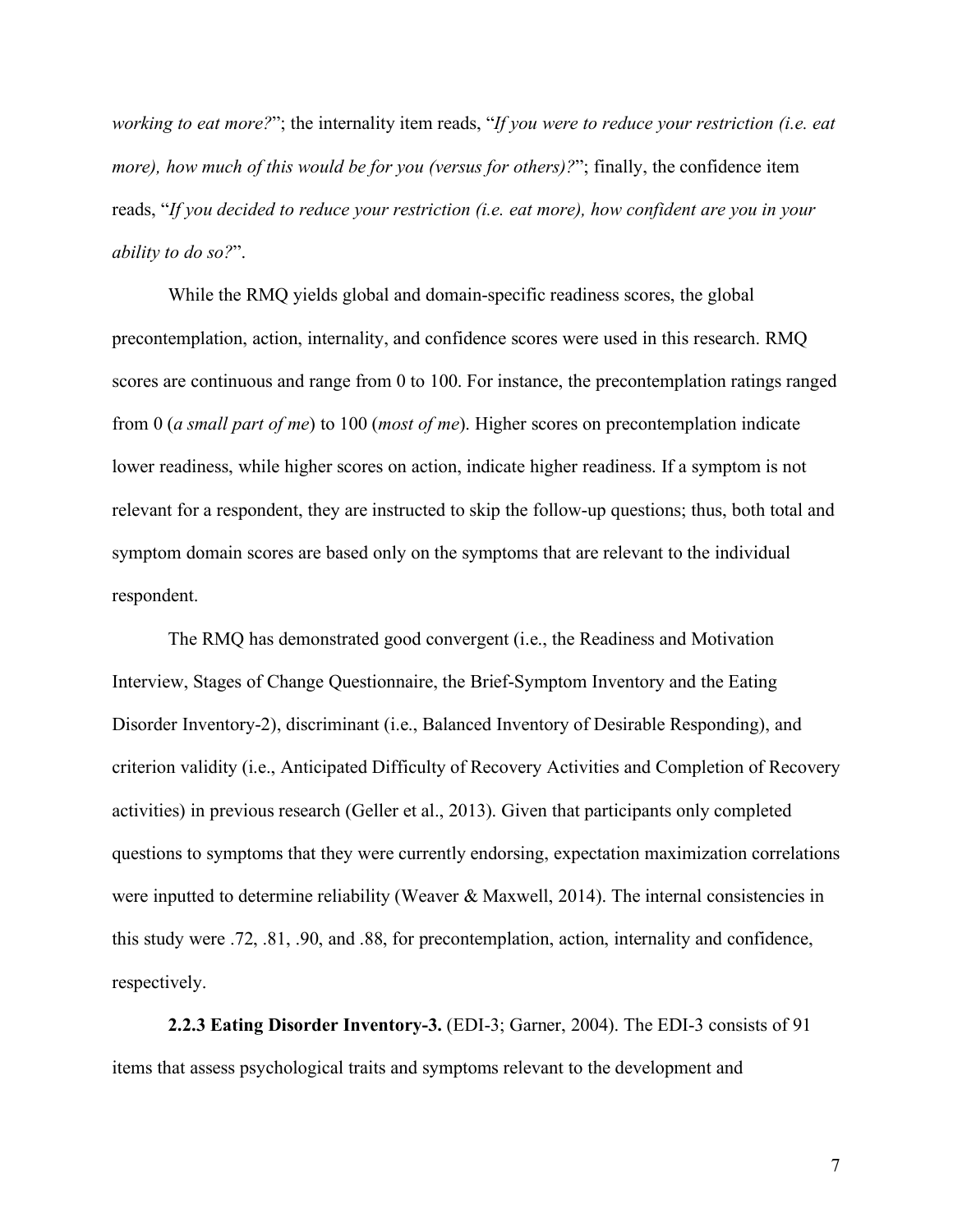maintenance of anorexia nervosa, bulimia nervosa, and eating disorder not otherwise specified. Participants responded on a Likert scale ranging from 1 (*always*) to 6 (*never*). In this study, the total symptom severity symptom score was used, which is the sum of the drive for thinness, bulimia, and body dissatisfaction subscales. The EDI-3 has demonstrated excellent psychometric properties in both clinical and non-clinical populations (Cumella, 2006). For instance, correlations among EDI-3 subscale and composite scores with measures of psychiatric distress (i.e., the Brief-Symptom Inventory) exhibit acceptable discriminant validity (Cumella, 2006). The internal consistency for the total symptom score was .90 and .94 at pre- and post-treatment, respectively.

#### **2.3 Procedure**

This research was conducted in a tertiary care eating disorders inpatient unit at a large Canadian hospital. The inpatient unit provided services for adults with severe eating disorders. The program offered treatment that addressed the following goals: (a) symptom interruption, (b) preparation for recovery-oriented residential or outpatient care, and (c) medical stabilization. Treatment was voluntary and consisted of individual and group therapy facilitated by a multidisciplinary team (e.g. nursing, psychiatry, dietetics, occupational therapists, social worker). Treatment utilized evidence-based approaches such as cognitive behavioural techniques such as attending to maladaptive thinking, skills training, and incorporated components of motivational interviewing.

At admission, the unit clerk liaised with a research assistant to inform them about admission and discharge dates. After providing informed consent, participants completed a research package at pre- and post-treatment. Data collection and study methodology were approved by the University of British Columbia Providence Health Care Research Ethics Board.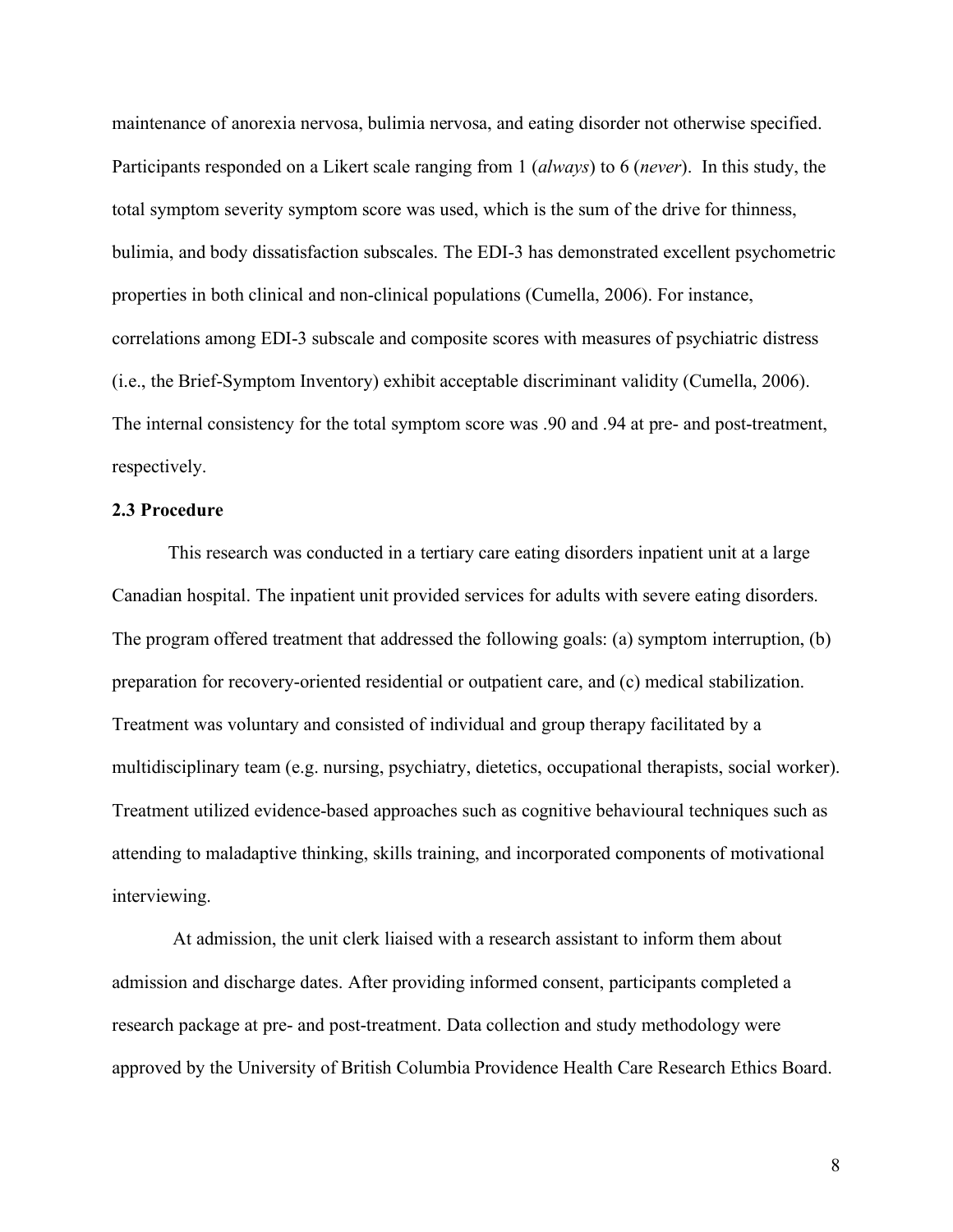#### **2.4 Statistical Analyses**

Prior to addressing study objectives, all predictor variables were transformed to z-scores to reduce possible multicollinearity between independent variables (Cohen, 2003). To examine whether pre-treatment predictor variables (precontemplation, action, or internality) were associated with baseline symptom severity, three separate hierarchical regressions were conducted; one for each of the three predictors. In the first step of each regression, we included confidence and the interaction term was entered in the second step. Interaction terms were created my multiplying each of the predictor variables with confidence (e.g., precontemplation x confidence).

Three additional hierarchical regressions were conducted to assess whether pre-treatment predictor variables (precontemplation, action, or internality) were associated with pre- to posttreatment changes in eating disorder symptom severity. For each regression, pre-treatment symptom severity was included as a covariate in the first step. Each of the predictor variables and confidence were entered in the second step, followed by the interaction term in the third. Analyses were conducted using SPSS version 23. Moderation analyses were conducted using the SPSS PROCESS macro (Hayes, 2013). Conditional effects were estimated using the pick-a-point approach at plus and minus one standard deviation around the mean of confidence. To further probe the interactions, the Johnson-Neyman technique (D'Alonzo, 2004) was used to determine the precise point in the confidence score distribution that was significantly related to the predictor variables. Finally, analyses of covariances were conducted to interpret significant interactions, with pre-treatment eating disorder symptom severity as the covariate. For these follow-up analyses, predictor variables (precontemplation, action, or internality) were dichotomized into "low" and "high" scores and confidence scores were transformed into "low,"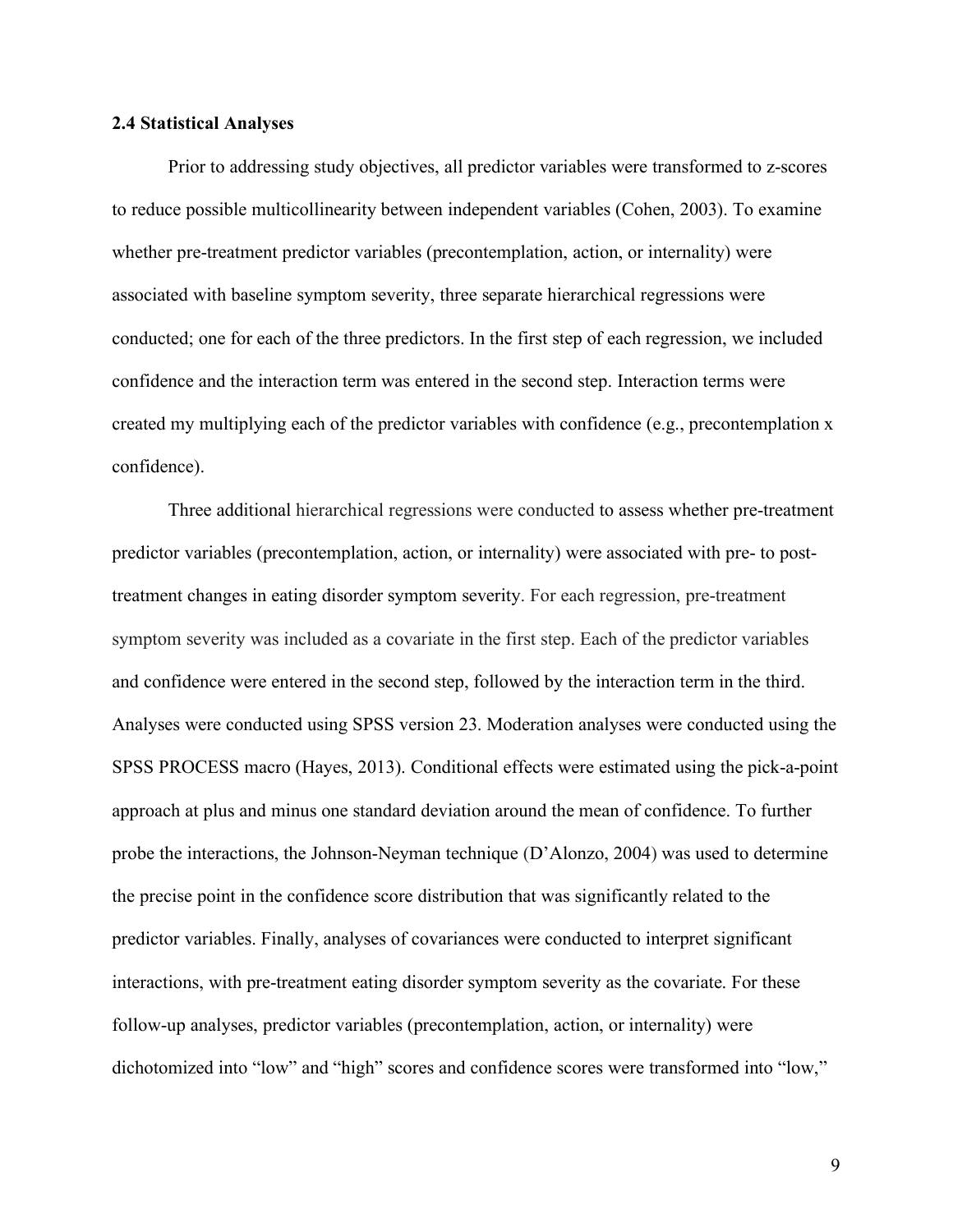"medium," and "high" scores (given that conditional effects for the interactions were estimated at plus and minus one standard deviation around the mean of confidence). Post hoc tests following significant interactions were conducted for each 2 x 3 ANCOVA.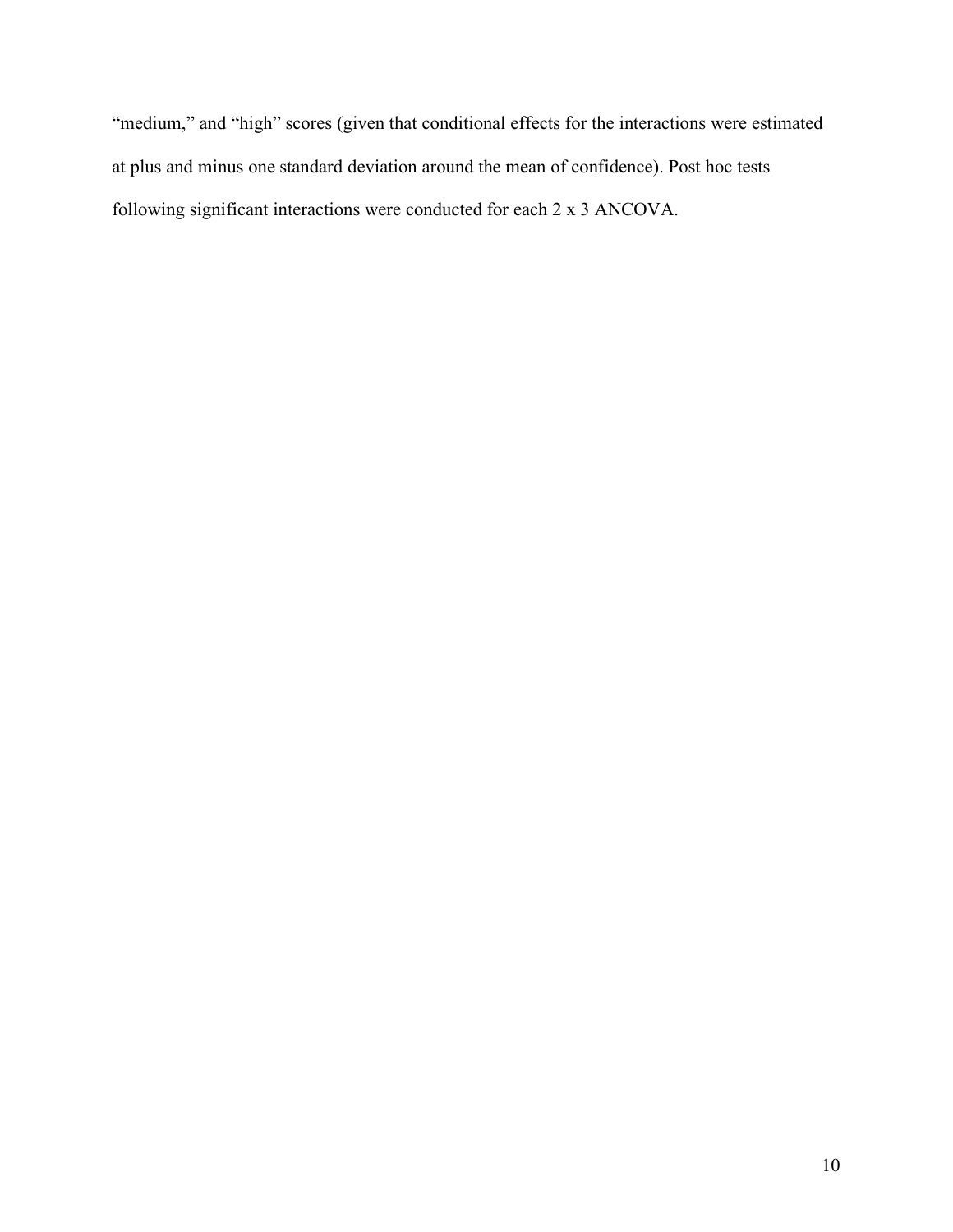#### **Chapter 3: Results**

All study variables were examined for skewness and kurtosis. Visual inspection and analyses indicated all scores were normally distributed. All correlations were significant and in the expected direction with the exception of internality and post-treatment symptom severity, which was not significant (see Table 1).

#### **3.1 Direct effects**

**3.1.1 Pre-treatment symptom severity.** Our first hypothesis was that pre-treatment symptom severity would be positively associated with pre-treatment precontemplation and inversely associated with action, internality and confidence. Consistent with our hypothesis, precontemplation was positively associated with pre-treatment symptom severity (see Table 2; Model A, Step 1). Action scores were also associated with pre-treatment symptom severity (see Table 3; Model A, Step 1). Together, these results indicated that readiness was associated with eating disorder severity at admission. Inconsistent with our hypothesis, though in the expected direction, internality was not associated with symptom severity, indicating that symptom severity at pre-treatment was not dependent on whether change to eating disorder behaviours were for internal, or external reasons (see Table 4; Model A, Step 1). Finally, supporting our hypothesis, confidence was inversely associated with pre-treatment symptoms severity, such that lower confidence in the ability to change was associated with severe symptoms pre-treatment.

**3.1.2 Change in symptom severity.** Our second hypothesis was that pre-to posttreatment symptom change would be negatively associated with precontemplation and positively associated with action, internality and confidence. Supporting our hypothesis, precontemplation was negatively associated with change in symptom severity (see Table 2; Model B, Step 2). These results indicated that entering the program not ready to make changes impeded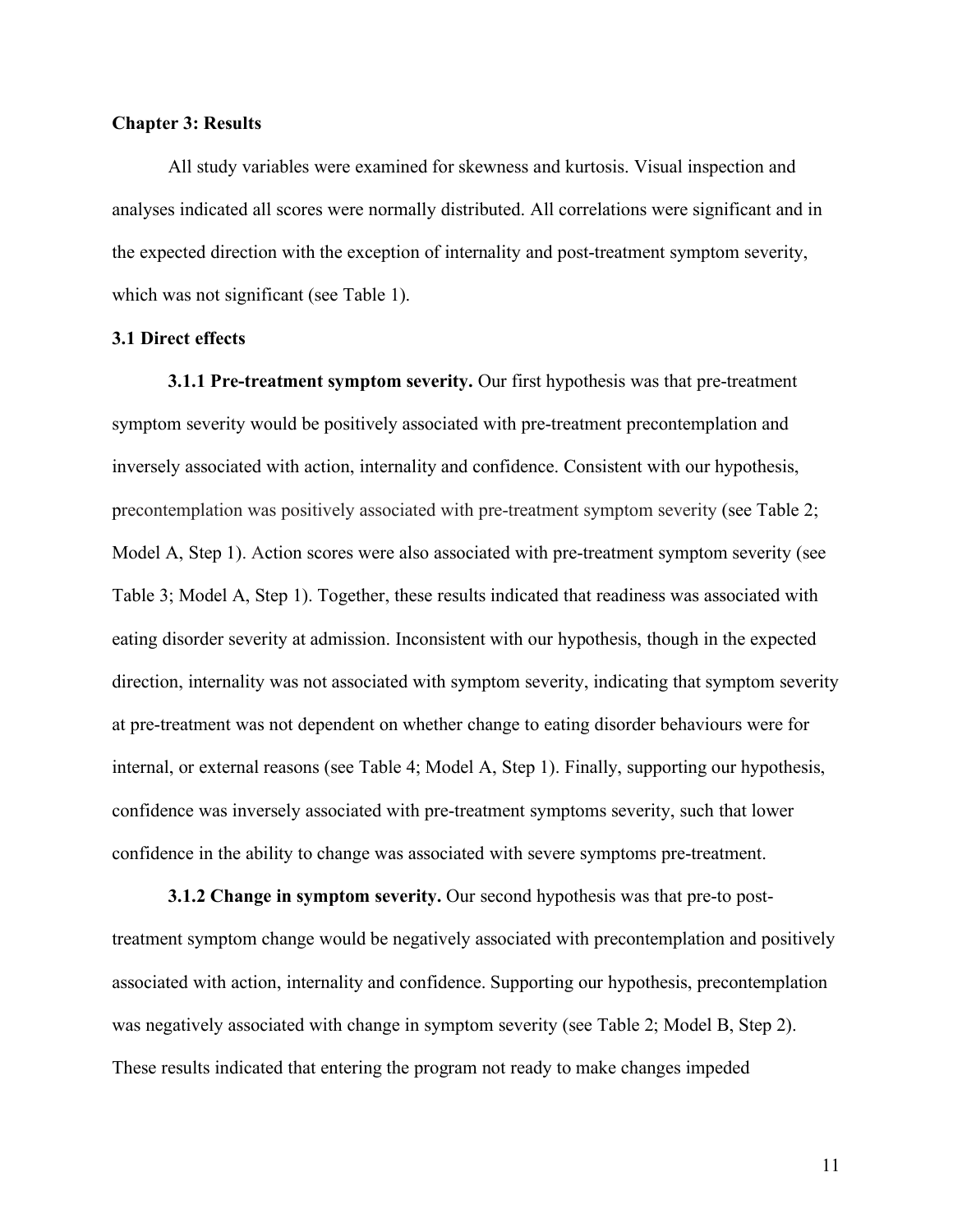improvement in severity of symptoms. Inconsistent with our hypothesis, action was not associated with symptom change (see Table 3; Model B, Step 2). That is, improvements in severity of symptoms were not dependent on whether patients were actively working to make changes at admission. Internality was also not associated with pre- to post-treatment change in symptom severity (see Table 4; Model B, Step 2). This result indicates that change in severity of symptoms was not contingent on whether patients felt they were making changes for themselves versus for others. Finally, confidence was significantly associated with pre- to post-change in symptom severity, indicating that confidence in the ability to change was associated with greater reductions in symptoms.

#### **3.2 Interactive effects**

**3.2.1. Pre-treatment symptom severity.** Our third hypothesis was that confidence would moderate the association between motivation (e.g., readiness and internality) and pre-treatment symptom severity. We examined if confidence interacted with precontemplation, action, or internality. Our hypothesis was not supported as none of these interactions were statistically significant (see Tables  $2 - 4$ ; Model A, Step 2).

**3.2.2 Change in symptoms.** Our fourth hypothesis was that confidence would moderate the association between motivation and change in symptom severity. We examined if confidence interacted with precontemplation, action, or internality. The interaction between internality and confidence was not significant,  $t(54) = -1.45$ ,  $p = 0.152$ . However, the interactions with readiness (precontemplation and action) and confidence were significant.

As shown in Figure 1, the interaction term precontemplation x confidence was significant  $t(54) = 1.98$ ,  $p < .05$ , such that confidence significantly moderated the association between precontemplation and change in symptom severity. Probing using the pick-a-point approach at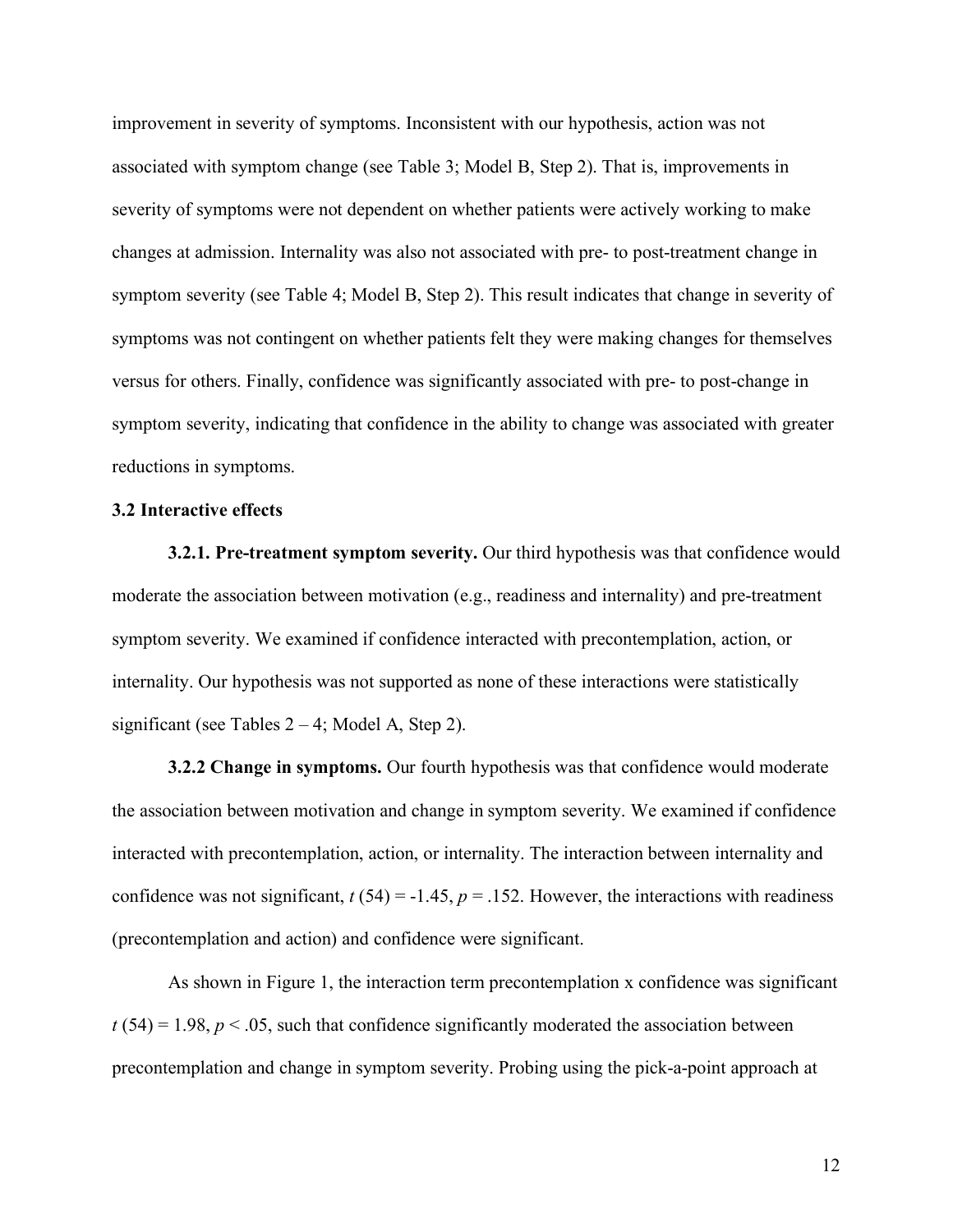plus and minus one standard deviation around the mean of confidence revealed that precontemplation was significantly associated with change in symptom severity when confidence was one standard deviation above the mean  $b = 7.77$ ,  $t(54) = 3.41$ ,  $p = 0.001$  and at the mean *b*  $= 4.64$ ,  $t(54) = 2.30$ ,  $p = 0.26$ . However, precontemplation was not significantly associated with change in symptom severity when confidence was one standard deviation below the mean, *b =*  1.51,  $t$  (54) = 0.53,  $p = 0.60$ . The Johnson-Neyman technique showed that the association between precontemplation and pre- to post-treatment changes in symptom severity was statistically significant when confidence was -.12 standard deviations below and above the mean. This result indicated that when confidence was low, precontemplation did not predict change in severity of symptoms. However, medium and high levels of confidence interacted with level of precontemplation to predict post-treatment symptoms, after controlling for pre-treatment symptom severity. Post hoc pairwise comparisons examining mean post-treatment symptom severity while controlling for pre-treatment symptom severity scores indicated that among individuals with low precontemplation, those with high confidence  $(M = 45.25, SE = 4.53)$  fared significantly better following treatment than did those with low  $(M = 66.24, SE = 4.69, p = .003)$ but not medium ( $M = 59.95$ ,  $SE = 6.34$ ,  $p = .071$ ) confidence scores. Moreover, significant differences in post-treatment symptom severity were found between low (*M* = 45.25, *SE* = 4.53) and high ( $M = 63.40$ ,  $SE = 5.82$ ) precontemplation scores ( $p = .014$ ) only among individuals with high levels of confidence (See Figure 1). This finding indicates that readiness (precontemplation) was only predictive of outcome in individuals with high levels of confidence.

The interaction term action x confidence was also significant,  $t(54) = -2.00$ ,  $p < .05$ . As shown in Figure 2, confidence significantly moderated the association between action and change in symptom severity. Probing using the pick-a-point approach showed that action was not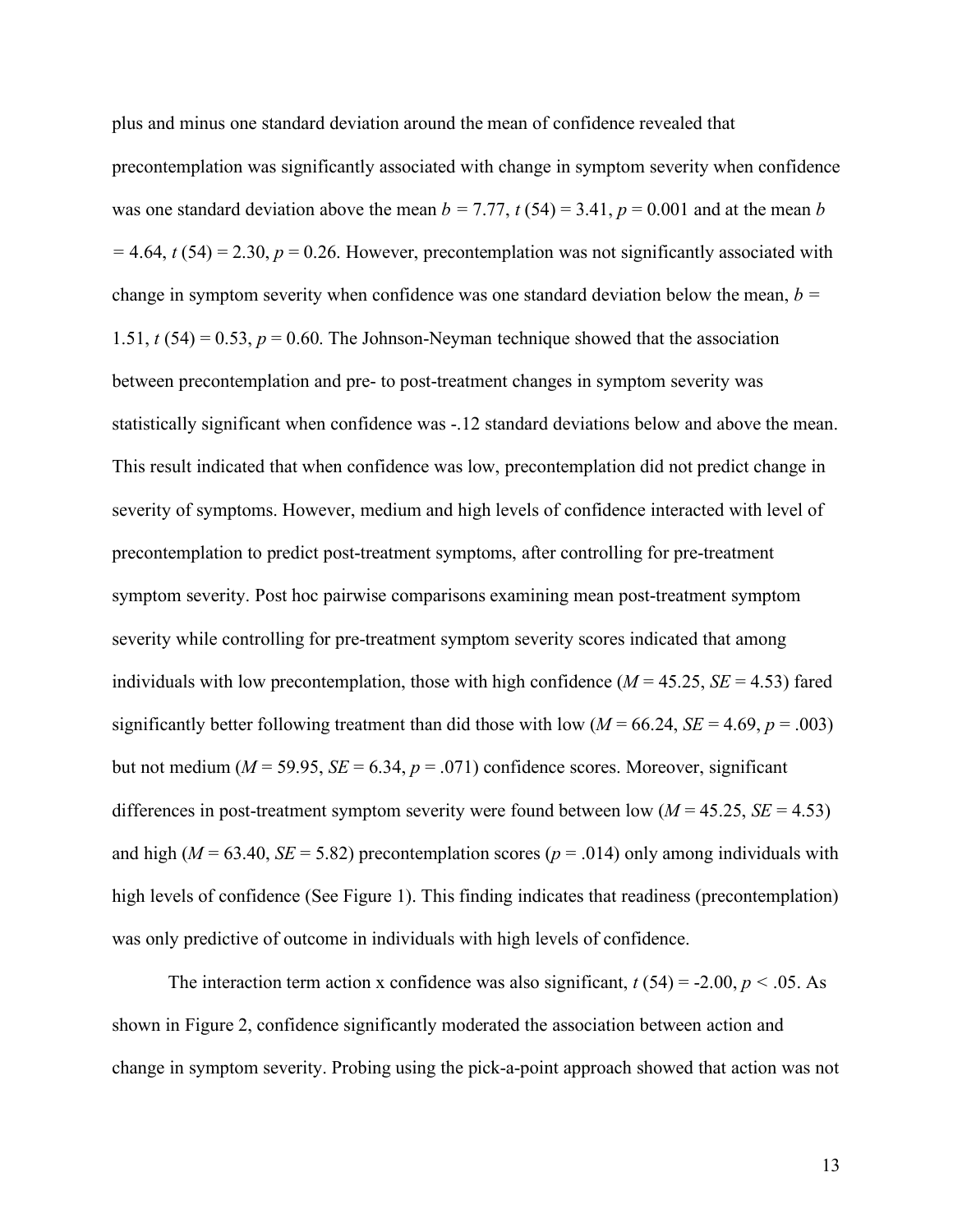significantly associated with symptom change when confidence was one standard deviation above the mean  $b = 1.00$ ,  $t(54) = -1.69$ ,  $p = 0.09$ , at the mean  $b = -0.54$ ,  $t(54) = -0.25$ ,  $p = 0.80$ , or one standard deviation below the mean,  $b = 3.85$ ,  $t(54) = 1.19$ ,  $p = 0.24$ . Further probing using the Johnson-Neyman technique however, showed that the association between action and change in symptom severity was statistically significant when confidence was 1.95 standard deviations above the mean. Results indicate that low or medium levels of confidence did not interact with action scores to predict change in symptom severity. However, exceptionally high levels of confidence interacted with action to predict change in symptom severity. Post hoc pairwise comparisons indicated that among individuals with high action scores, those with high confidence ( $M = 48.96$ ,  $SE = 4.66$ ) fared significantly better post-treatment than did those with medium ( $M = 69.14$ ,  $SE = 4.80$ ) or low ( $M = 66.33$ ,  $SE = 7.16$ ) confidence scores (all  $p's < .05$ ). This finding indicates that individuals with high action at baseline have significantly worse outcomes post-treatment when confidence is low or medium relative to those with high confidence (see Figure 2).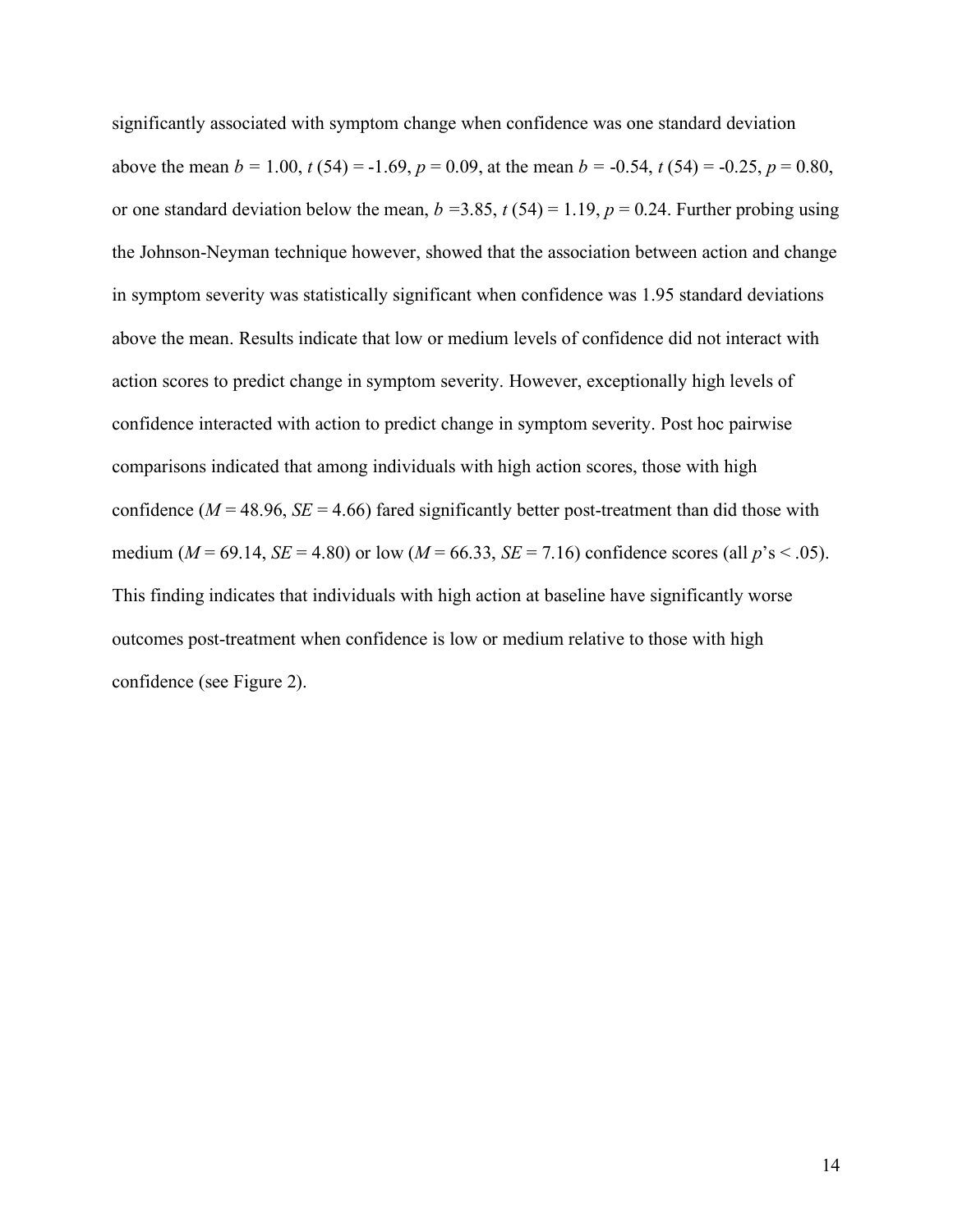#### **Chapter 4: Conclusion**

This research examined the role of confidence and other motivation variables as they relate to eating disorder symptoms. We evaluated the associations between readiness (e.g. precontemplation and action), internality, and confidence on pre-treatment symptom severity and pre- to post-treatment changes in symptom severity. We also examined if confidence moderated the effect of readiness and internality on pre-treatment and eating disorder symptom severity and pre- to post-treatment changes in symptom severity.

The utility of readiness and confidence as predictors of treatment outcome found in this study is similar to previous research (Geller et al., 2008; Geller et al., 2013; Pinto et al., 2008; Vall & Wade, 2015). Study findings also indicate the importance of understanding the mechanisms by which readiness and confidence interact to influence change. For instance, whereas early behavior change has been emphasized as critical in eating disorder treatment (i.e., Waller, 2012), findings in this research suggests that patients' stance regarding early behavior change (including such an emphasis from clinicians) might be counter therapeutic in the absence of patient confidence. Further research examining relations among action and confidence, and that explores the best means to enhance both of these variables, is warranted.

Though readiness was found to be a predictor of eating disorder symptoms, similar to previous research, our findings indicate that internality may only predict symptoms as a function of time. Research has shown that internality is associated with greater long-term change than is external motivation (e.g., financial rewards, changing for others; Deci & Ryan, 1985). For example, in a residential treatment program, baseline internality was most strongly related to the maintenance of reductions in drive for thinness and healthy body weight at 6-month follow-up (Geller et al., 2004). In the current study, while precontemplation and action were associated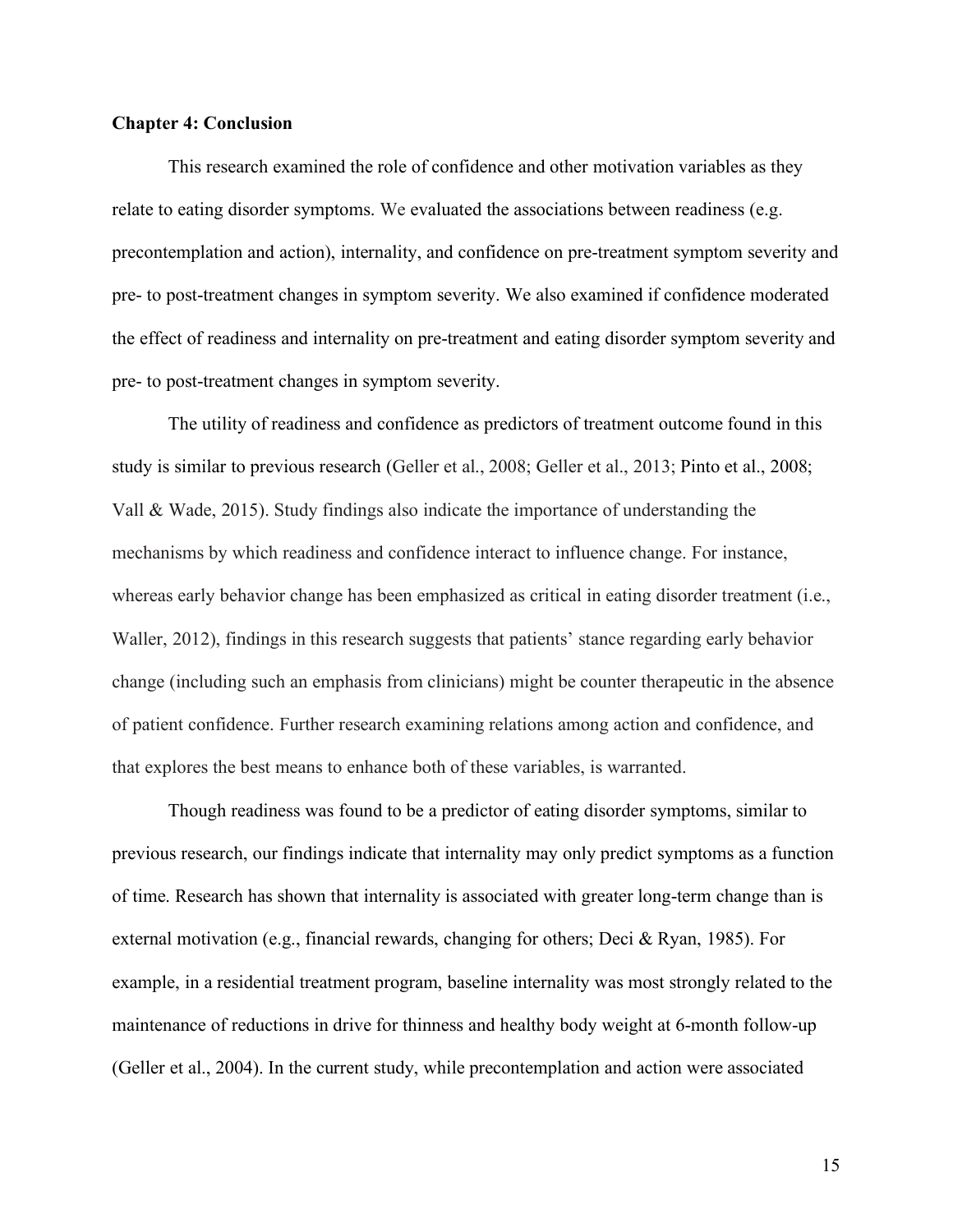with pre-treatment symptom severity and precontemplation was associated with change in symptom severity, internality was not associated with pre-treatment or change in symptom severity. Given that the average length of stay was approximately 30 days, our findings were consistent with the literature in that internality may not be associated with short-term change. While precontemplation and action may be essential to target prior to or during treatment, internality may be more essential in patients who are no longer subject to eating disorder programs' non-negotiables. Thus, while internality may not be predictive of change that takes place in the context of treatment, it may be pertinent post discharge when patients are without the behavioral expectations required by a program.

In support of the role of confidence in the treatment of eating disorders, the present study found that confidence moderated the association between precontemplation and change in symptom severity. This finding indicates that in individuals who are ready to make changes to their eating disorders, having high levels of confidence may assist them in reducing eating disorder symptoms during treatment. Similarly, we found that the association between action and change in symptom severity was moderated by confidence. Given that recovery is often punctuated with episodes of relapse, one explanation for individuals with both high levels of readiness and confidence having lower post-treatment symptom severity is that these individuals might be more likely to persevere after a failed attempt at improving their eating. Notably, in individuals who are *not* ready to make changes, confidence may be less important in predicting change in severity. In contrast for individuals who *are* ready, having low or even medium confidence can result in poor treatment outcomes relative to those with high confidence. These findings indicate that caution should be exercised in treating individuals who show early behavior change yet experience low confidence in their ability to change.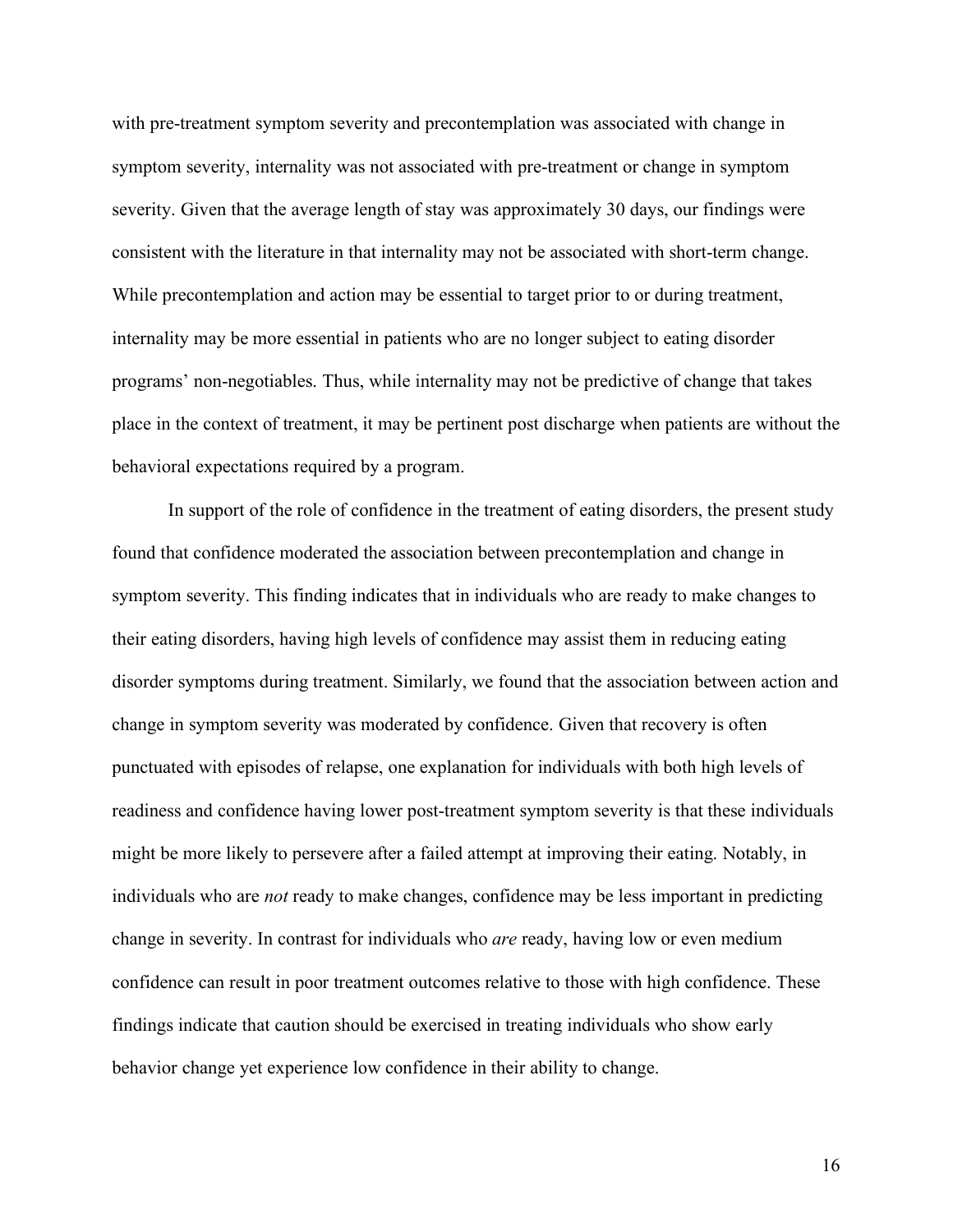Another notable finding was that confidence moderated the role of readiness on change in symptom severity and not on pre-treatment symptom severity. This finding indicates that confidence may be most influential in the change process. This is congruent with previous research demonstrating that individuals with high levels of confidence are more likely to persevere in challenging situations, relative to individuals with low levels of confidence (Prat-Sala & Redford, 2010). Taken together, these results indicate that preparatory treatments that support and cultivate confidence *and* readiness may be particularly beneficial for individuals seeking inpatient care. Ways in which health care professionals could increase confidence might include; reinforcing and validating attempts to make change in an effort to foster a sense mastery, acknowledging that change is challenging and often not linear, and role modelling a healthy relationship with food via meal support.

#### **4.1 Study Limitations**

This study had several limitations. First, the sample size decreased from pre- to posttreatment. Future research is needed to capture data from patients who drop-out to better reflect the motivational profile of patients seeking inpatient care. Second, study constructs were assessed using self-report measures. Incorporating different evaluation methods, such as use of clinical interviews (e.g., Readiness and Motivation Interview; Geller, Cockell, & Drab, 2001), may provide a more comprehensive assessment of patient readiness and motivation to change. Third, the sample was relatively homogenous. Future research examining the role of motivation and confidence in more diverse groups will facilitate better understanding of the generalizability of our findings. Similarly, given that this research was conducted in an inpatient treatment setting, future research may examine the role of confidence in other levels of care (e.g., outpatient/residential treatment). Statistical analyses were informed by our sample size, such that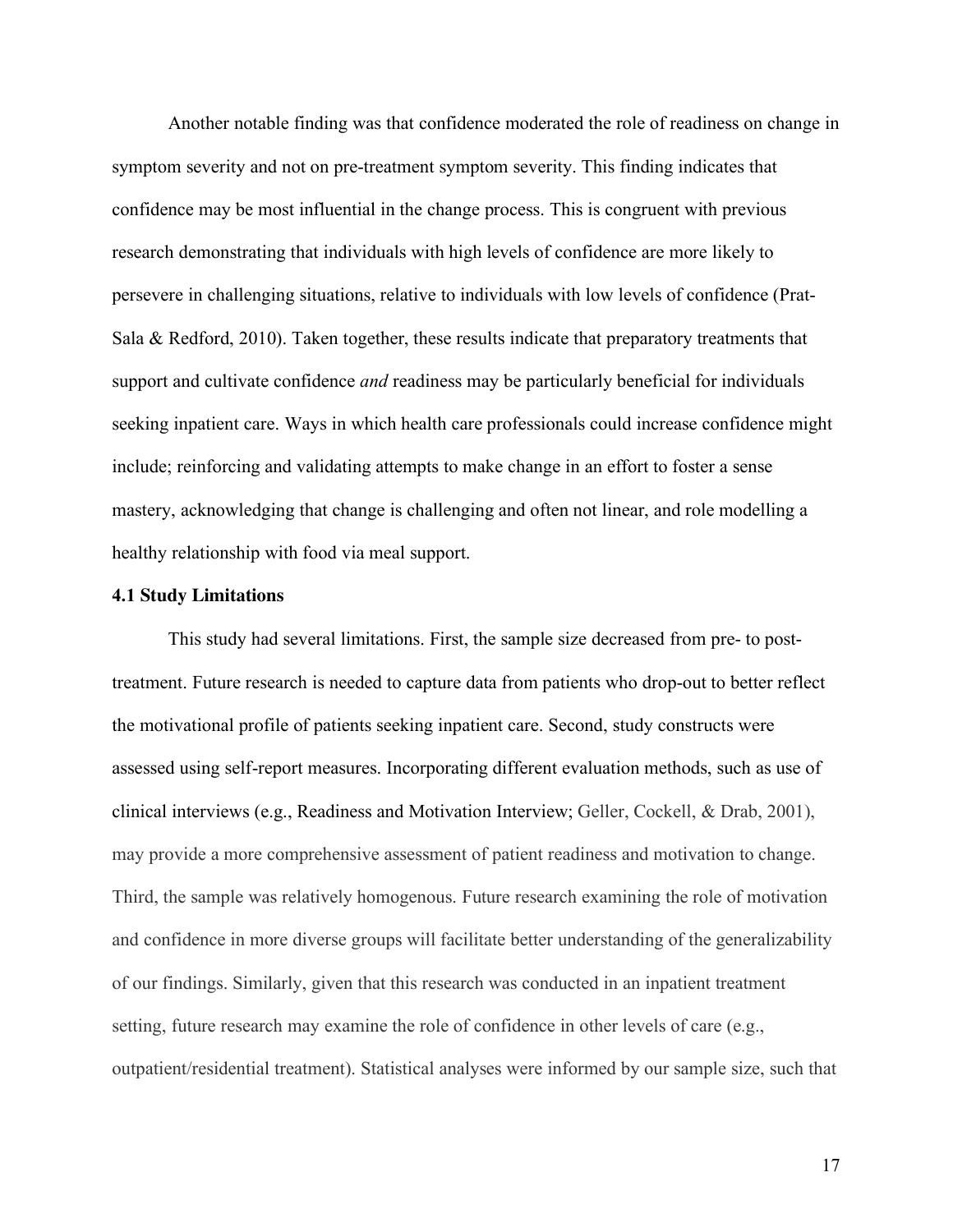all analyses were conducted with a mixed sample of diagnoses and regressions for each predictor were conducted separately. Future research with a larger sample size may be warranted to overcome these power limitations. Finally, given that this study only assessed participants at preand post-treatment, future research is needed to investigate the predictive utility of readiness, internality, and confidence on long-term treatment outcome. Assessing internality may be particularly informative to assess after discharge when there are no program behavioral constraints, where changing for oneself may be more important for the continued reductions in symptom severity and the maintenance of change. Despite these limitations, the study highlights the need for researchers and clinicians to further consider the roles of confidence and readiness among patients entering intensive treatment for eating disorders.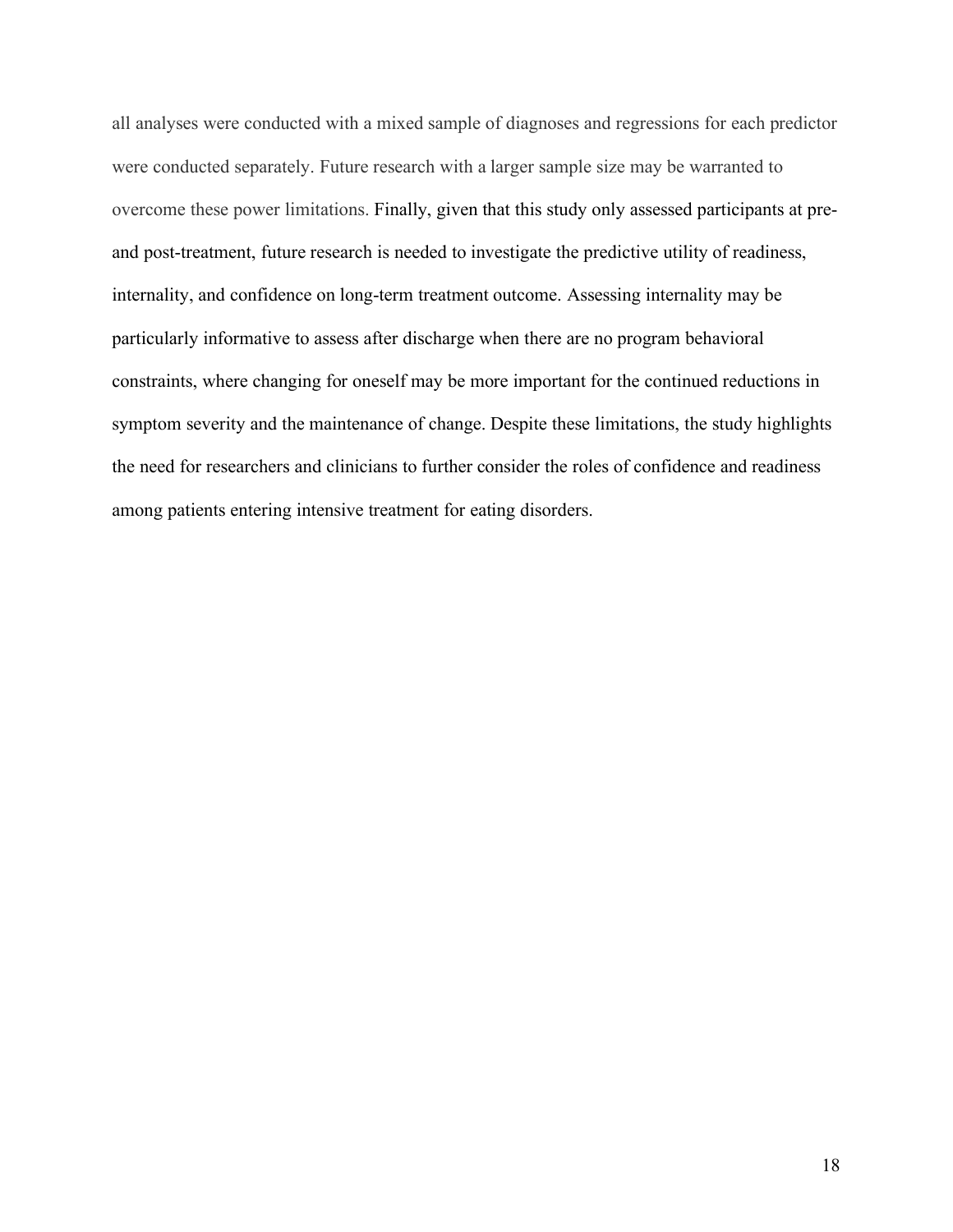| Variables                                             | $\mathbf{1}$ | $\overline{2}$ | $\overline{3}$ | $\overline{4}$ | 5        | 6     |
|-------------------------------------------------------|--------------|----------------|----------------|----------------|----------|-------|
| 1. Precontemplation                                   |              |                |                |                |          |       |
| 2. Action                                             | $-0.39**$    |                |                |                |          |       |
| 3. Internality                                        | $-0.28**$    | $0.47**$       |                |                |          |       |
| 4. Confidence                                         | $-0.36**$    | $0.54**$       | $0.50**$       |                |          |       |
| 5. Pre-treatment eating<br>disorder symptom severity  | $0.44**$     | $-0.33**$      | $-0.26**$      | $-0.38**$      |          |       |
| 6. Post-treatment eating<br>disorder symptom severity | $0.54**$     | $-0.33**$      | $-0.17$        | $-0.50**$      | $0.65**$ |       |
| M                                                     | 63.38        | 39.34          | 66.69          | 39.49          | 65.74    | 58.14 |
| SD                                                    | 18.03        | 19.83          | 21.92          | 18.64          | 18.71    | 22.03 |

*Table 1.* Bivariate correlations among primary study variables

*Note.* \*\**p* < .01.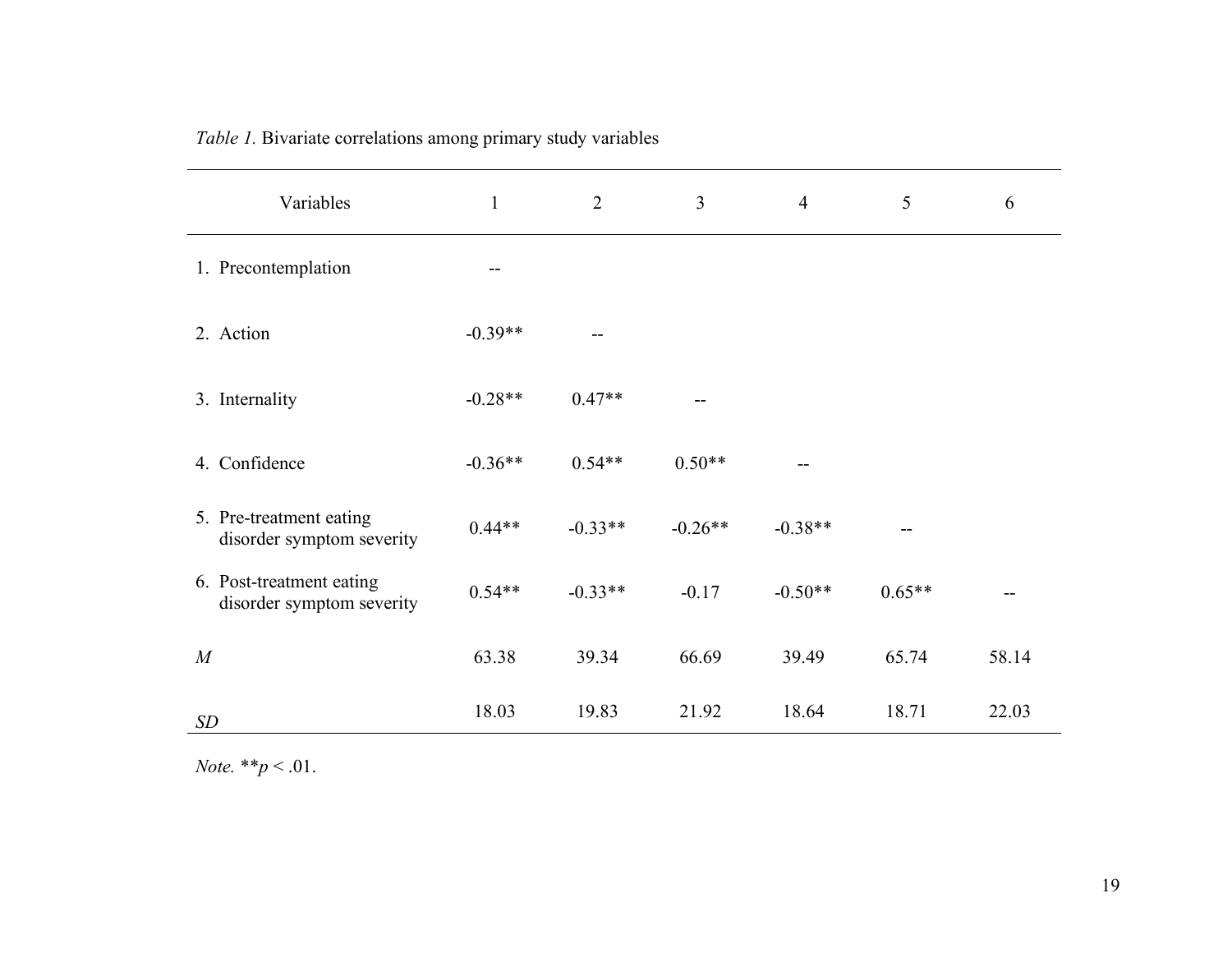| Model A: Pre-treatment eating disorder |              |                  |        |                  |                                           | Model B: Post-treatment eating disorder<br>symptom severity ( $n = 59$ ) |                  |        |                  |
|----------------------------------------|--------------|------------------|--------|------------------|-------------------------------------------|--------------------------------------------------------------------------|------------------|--------|------------------|
| symptom severity                       |              |                  |        |                  |                                           |                                                                          |                  |        |                  |
| Predictors                             | $\Delta R^2$ | $\boldsymbol{b}$ | $S\!E$ | $\boldsymbol{t}$ | Predictors                                | $\Delta R^2$                                                             | $\boldsymbol{b}$ | $S\!E$ | $\boldsymbol{t}$ |
| Step 1                                 | $.25***$     |                  |        |                  | Step1                                     | $.47***$                                                                 |                  |        |                  |
| Precontemplation                       |              | $6.55***$        | 1.40   | 4.69             | Pre-treatment eating<br>disorder symptoms |                                                                          | $74***$          | .10    | 7.07             |
| Confidence                             |              | $-4.72**$        | 1.37   | $-3.44$          | Step 2                                    | $.11**$                                                                  |                  |        |                  |
| Step 2                                 | .02          |                  |        |                  | Precontemplation                          |                                                                          | $5.51**$         | 2.02   | 2.73             |
| Precontemplation                       |              | $5.73***$        | 1.46   | 3.92             | Confidence                                |                                                                          | $-5.02*$         | 2.15   | $-2.33$          |
| Confidence                             |              | $-4.18**$        | 1.40   | $-3.00$          | Step 3                                    | $.03*$                                                                   |                  |        |                  |
| Precontemplation x<br>Confidence       |              | 1.99             | 1.11   | 1.80             | Precontemplation                          |                                                                          | $4.58*$          | 2.03   | 2.26             |
|                                        |              |                  |        |                  | Confidence                                |                                                                          | $-4.19$          | 2.14   | $-1.96$          |
|                                        |              |                  |        |                  | Precontemplation x<br>Confidence          |                                                                          | $3.21*$          | 1.63   | 1.97             |
| Total $R^2$                            | $.27***$     |                  |        |                  | Total $R^2$                               | $.61***$                                                                 |                  |        |                  |

*Table 2.* Hierarchical multiple regression models predicting pre-treatment symptom severity and change in eating disorder symptom severity from pre-treatment precontemplation, and confidence

*Note*. \* *p* <.05, \*\* *p* <.01, \*\*\* *p* <.001.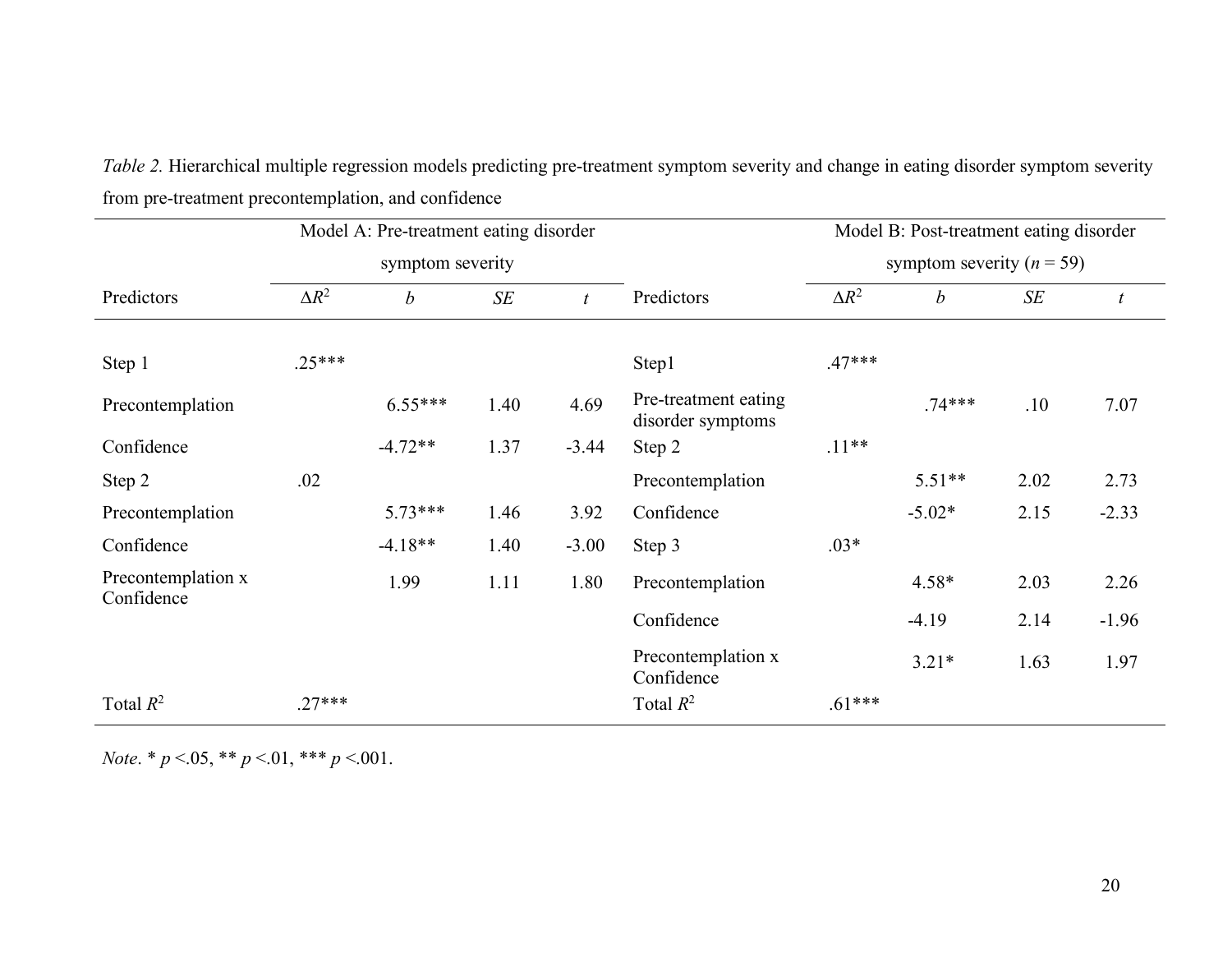*Table 3* Hierarchical multiple regression models predicting pre-treatment symptom severity and change in eating disorder symptom severity from pre-treatment action, and confidence

|                     | Model A: Pre-treatment eating disorder |                  |        |                |                                           | Model B: Post-treatment eating disorder |                  |        |                  |
|---------------------|----------------------------------------|------------------|--------|----------------|-------------------------------------------|-----------------------------------------|------------------|--------|------------------|
|                     | symptom severity                       |                  |        |                |                                           | symptom severity ( $n = 59$ )           |                  |        |                  |
| Predictors          | $\Delta R^2$                           | $\boldsymbol{b}$ | $S\!E$ | $\mathfrak{t}$ | Predictors                                | $\Delta R^2$                            | $\boldsymbol{b}$ | $S\!E$ | $\boldsymbol{t}$ |
| Step 1              | $.17***$                               |                  |        |                | Step1                                     | $.47***$                                |                  |        |                  |
| Action              |                                        | $-3.17*$         | 1.61   | $-1.96$        | Pre-treatment eating<br>disorder symptoms |                                         | $.74***$         | .10    | 7.07             |
| Confidence          |                                        | $-5.27**$        | 1.62   | $-3.25$        | Step 2                                    | $.06*$                                  |                  |        |                  |
| Step 2              | .01                                    |                  |        |                | Action                                    |                                         | $-.98$           | 2.21   | $-45$            |
| Action              |                                        | $-2.91$          | 1.62   | $-1.79$        | Confidence                                |                                         | $-5.39*$         | 2.50   | $-2.16$          |
| Confidence          |                                        | $-5.01**$        | 1.64   | $-3.06$        | Step 3                                    | $.03*$                                  |                  |        |                  |
| Action x Confidence |                                        | $-1.53$          | 1.22   | $-1.25$        | Action                                    |                                         | $-.45$           | 2.17   | $-.21$           |
|                     |                                        |                  |        |                | Confidence                                |                                         | $-5.13*$         | 2.44   | $-2.10$          |
|                     |                                        |                  |        |                | Action x Confidence                       |                                         | $-4.50*$         | 2.24   | $-2.00$          |
| Total $R^2$         | $.18***$                               |                  |        |                | Total $R^2$                               | $.56***$                                |                  |        |                  |

*Note*. \* *p* <.05, \*\* *p* <.01, \*\*\* *p* <.001.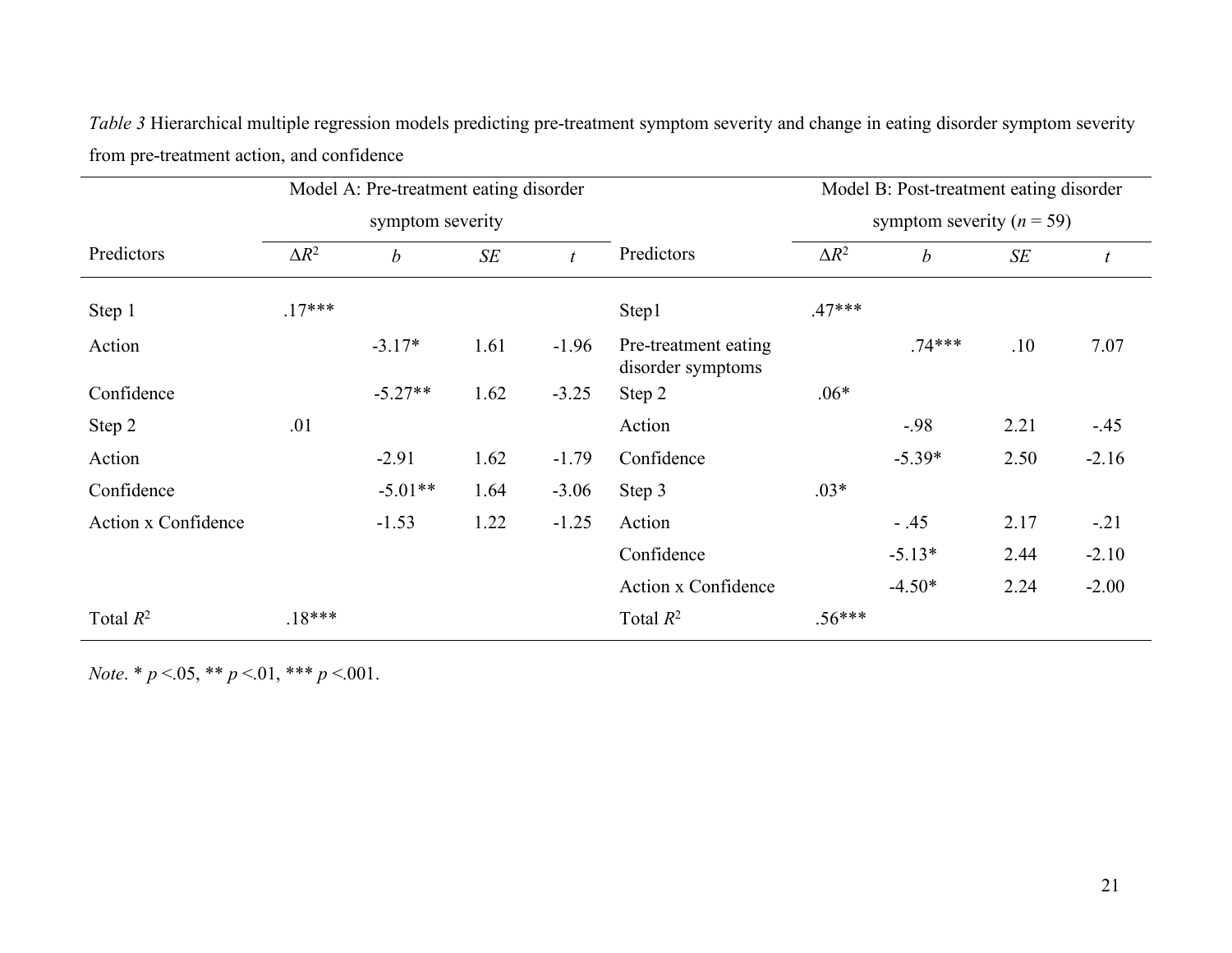*Table 4.* Hierarchical multiple regression models predicting pre-treatment symptom severity and change in eating disorder symptom severity from pre-treatment internality, and confidence

|                             | Model A: Pre-treatment eating disorder<br>symptom severity |                  |      |                  |                                           | Model B: Post-treatment eating disorder |                  |      |                  |
|-----------------------------|------------------------------------------------------------|------------------|------|------------------|-------------------------------------------|-----------------------------------------|------------------|------|------------------|
|                             |                                                            |                  |      |                  |                                           | symptom severity ( $n = 59$ )           |                  |      |                  |
| Predictors                  | $\Delta R^2$                                               | $\boldsymbol{b}$ | SE   | $\boldsymbol{t}$ | Predictors                                | $\Delta R^2$                            | $\boldsymbol{b}$ | SE   | $\boldsymbol{t}$ |
| Step 1                      | $.15***$                                                   |                  |      |                  | Step1                                     | $.47***$                                |                  |      |                  |
| Internality                 |                                                            | $-1.68$          | 1.61 | $-1.05$          | Pre-treatment eating<br>disorder symptoms |                                         | $.74***$         | .10  | 7.07             |
| Confidence                  |                                                            | $-6.19***$       | 1.59 | $-3.90$          | Step 2                                    | $.06*$                                  |                  |      |                  |
| Step 2                      | .00                                                        |                  |      |                  | Internality                               |                                         | 1.55             | 2.18 | .71              |
| Internality                 |                                                            | $-1.86$          | 1.69 | $-1.11$          | Confidence                                |                                         | $-6.48**$        | 2.42 | $-2.68$          |
| Confidence                  |                                                            | $-6.04***$       | 1.64 | $-3.67$          | Step 3                                    | .02                                     |                  |      |                  |
| Internality x<br>Confidence |                                                            | $-47$            | 1.26 | $-.37$           | Internality                               |                                         | .75              | 2.23 | .34              |
|                             |                                                            |                  |      |                  | Confidence                                |                                         | $-5.06$          | 2.59 | $-1.96$          |
|                             |                                                            |                  |      |                  | Internality x<br>Confidence               |                                         | $-3.03$          | 2.08 | $-1.45$          |
| Total $R^2$                 | $.15***$                                                   |                  |      |                  | Total $R^2$                               | $.55***$                                |                  |      |                  |

*Note.* \* *p* <.05, \*\* *p* <.01, \*\*\* *p* <.001.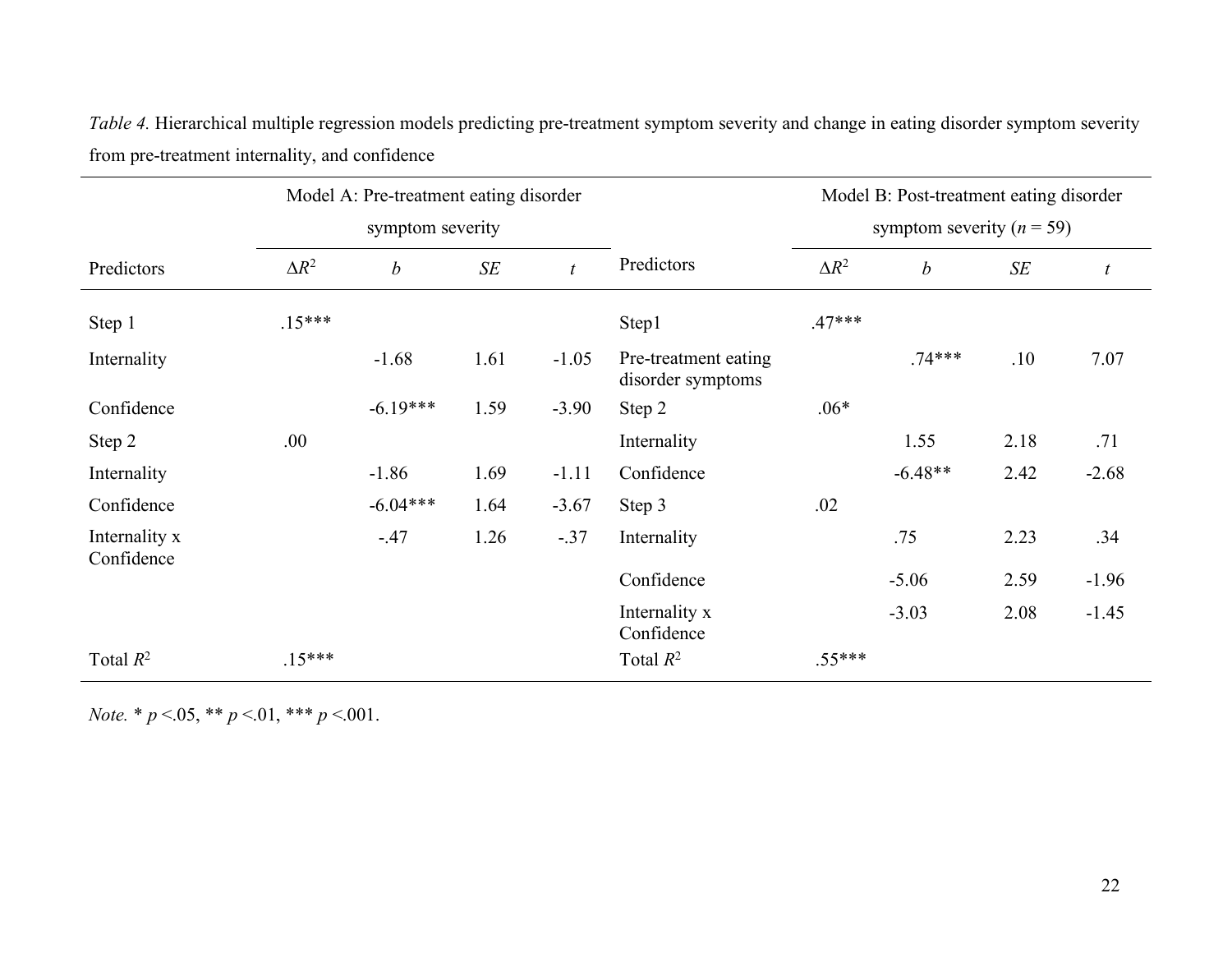

Figure 1. Interaction between precontemplation and confidence (at the mean and plus and minus one standard deviation around the mean) with post-treatment eating disorder symptom severity while controlling for pre-treatment symptom severity.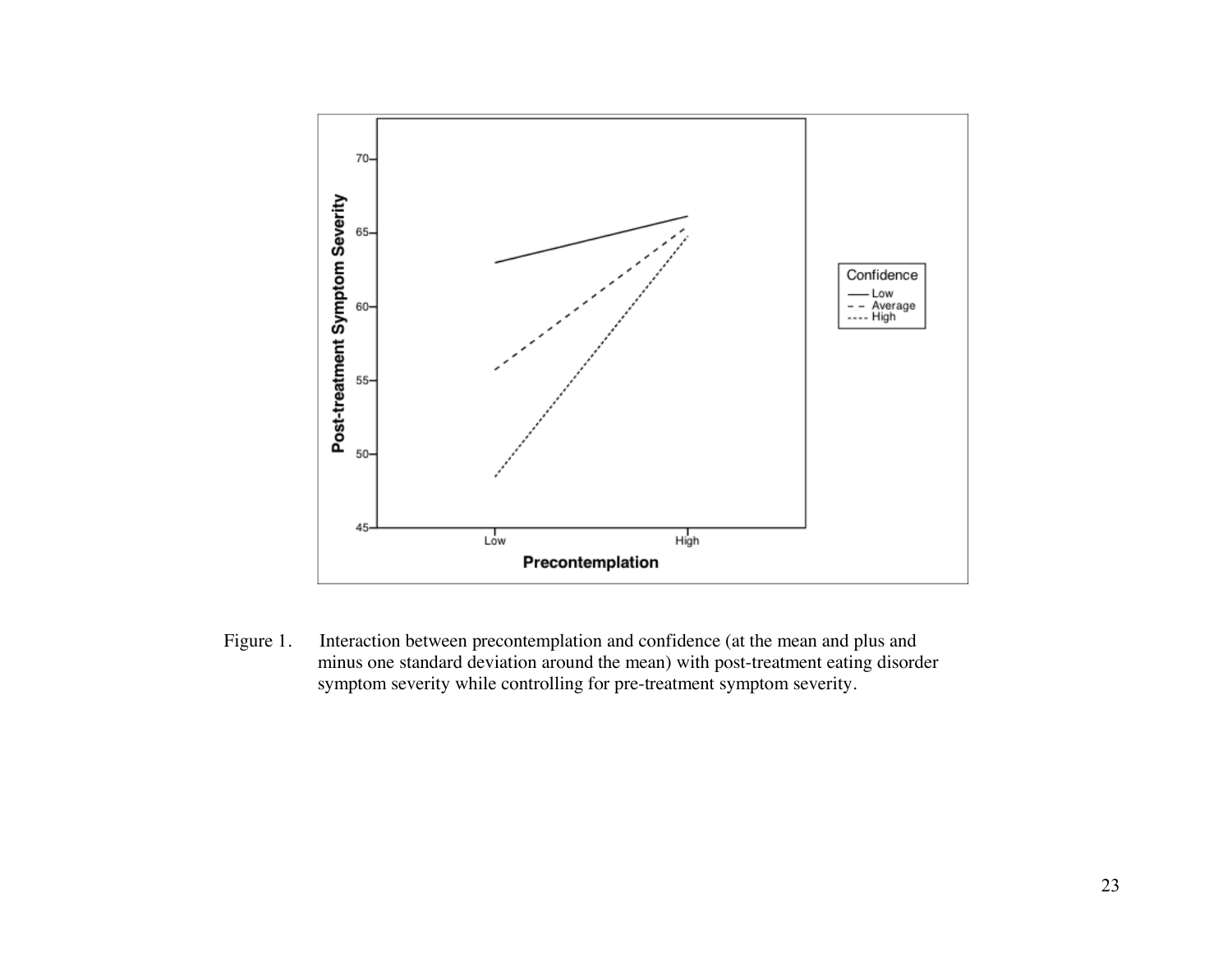

Figure 2. Interaction between action and confidence (at the mean and plus and minus one standard deviation around the mean) with post-treatment eating disorder symptom severity while controlling for pre-treatment symptom severity.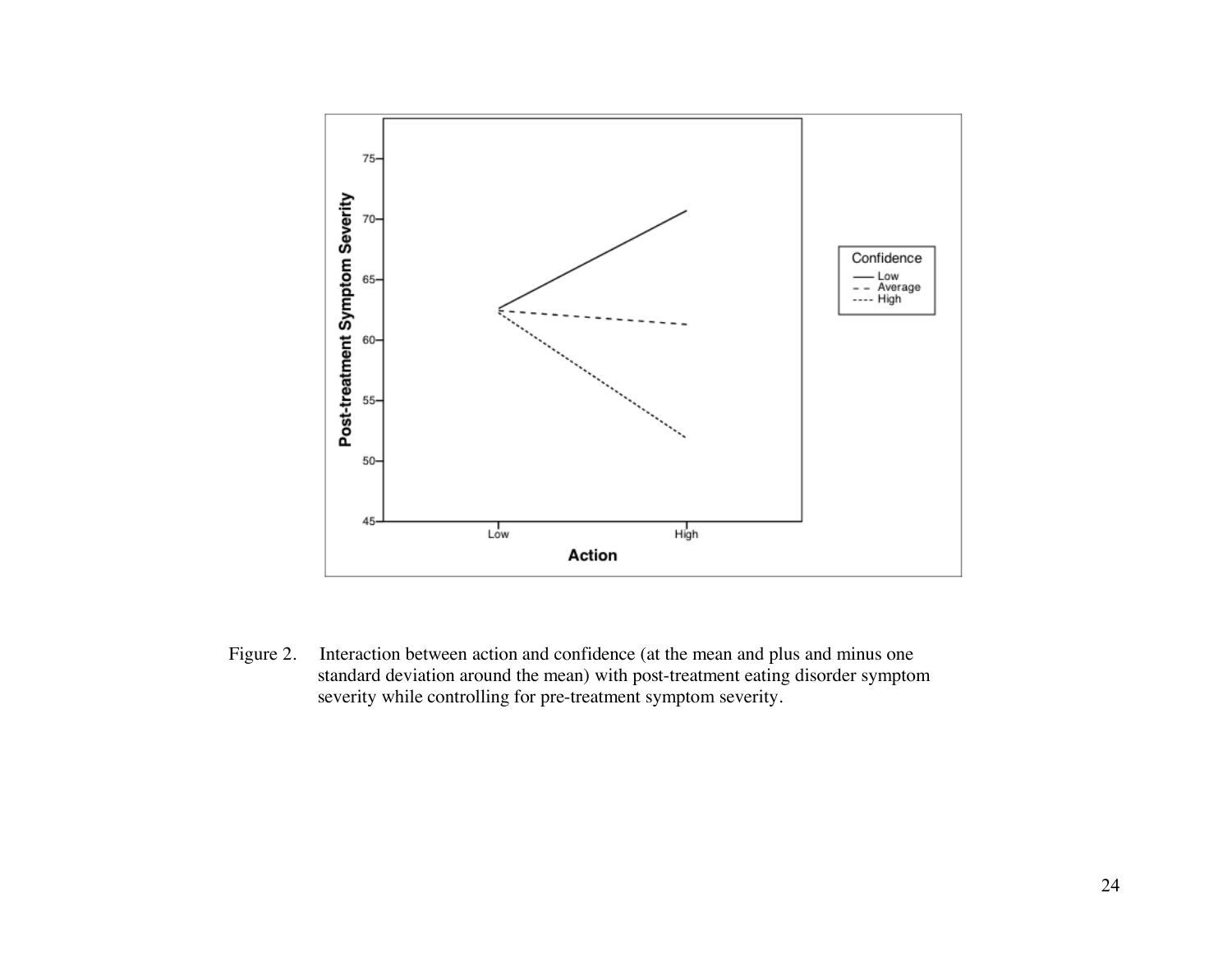#### **References**

- Ackard, D. M., Cronemeyer, C. L., Richter, S., & Egan, A. (2015). Do symptom-specific stages of change predict eating disorder treatment outcome? *Eating and Weight Disorders – Studies on Anorexia, Bulimia and Obesity, 20*(1), 49-62. doi:10.1007/s40519-014-0153-0
- Armstrong, C., Sallis, J., Hovell, M., & Hofstetter, C. (1993). Stages of change, self-efficacy, and the adoption of vigorous exercise - a prospective analysis. *Journal of Sport & Exercise Psychology, 15*(4), 390-402. https://doi.org/10.1123/jsep.15.4.390
- Bandura, A. (1977). Self-efficacy: Toward a unifying theory of behavioral change. *Psychological Review*, *84*(2), 191-215. doi: 10.1037/0033-295X.84.2.191
- Bewell, C. V., & Carter, J. C. (2008). Readiness to change mediates the impact of eating disorder symptomatology on treatment outcome in anorexia nervosa. *International Journal of Eating Disorders, 41*(4), 368-371. doi:10.1002/eat.20513
- Blishen, B. R., Carroll, W. K., & Moore, C. (1987). The 1981 socioeconomic index for occupations in Canada. *Canadian Review of Sociology/Revue Canadienne de sociologie*, *24*(4), 465-488. https://doi.org/10.1111/j.1755-618X.1987.tb00639.x
- Castro-Fornieles, J., Bigorra, A., Martinez-Mallen, E., Gonzalez, L., Moreno, E., Font, E., & Toro, J. (2011). Motivation to change in adolescents with bulimia nervosa mediates clinical change after treatment. *European Eating Disorders Review, 19*(1), 46-54. doi: 10.1002/erv.1045
- Castro-Fornieles, J., Casulà, V., Saura, B., Martínez, E., Lazaro, L., Vila, M., . . . Toro, J. (2007). Predictors of weight maintenance after hospital discharge in adolescent anorexia nervosa. *International Journal of Eating Disorders, 40*(2), 129-135. doi:10.1002/eat.20340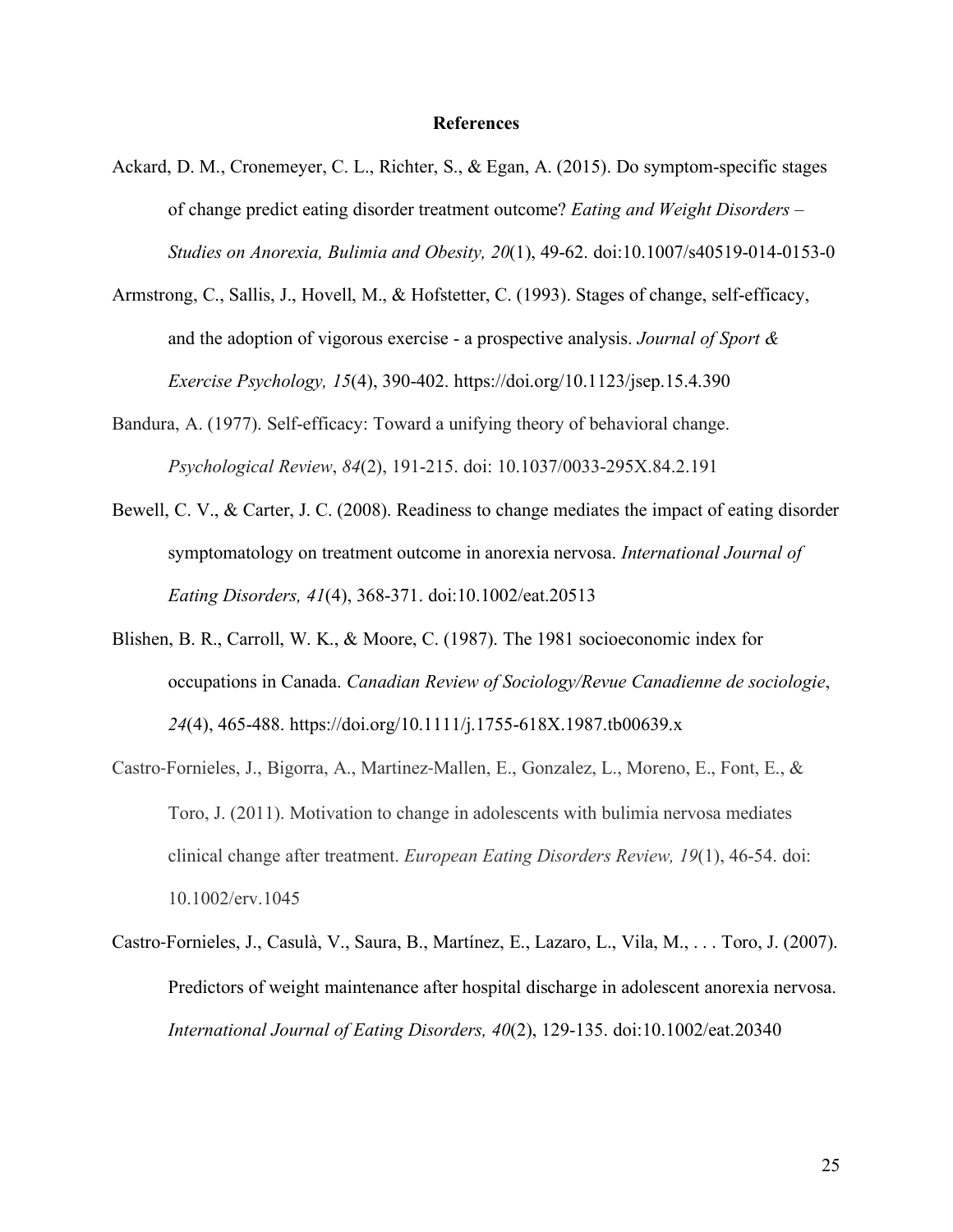- Cohen, J. (2003). *Applied multiple regression/correlation analysis for the behavioral sciences* (3rd ed.). Mahwah, N.J: L. Erlbaum Associates.
- Cumella, E. J. (2006). Review of the eating disorder inventory-3. *Journal of Personality Assessment, 87*(1), 116-117. doi: 10.1207/s15327752jpa8701\_11
- D'Alonzo, K. T. (2004). The Johnson-Neyman procedure as an alternative to ANCOVA. *Western Journal of Nursing Research, 26*(7), 804-812. doi:10.1177/0193945904266733
- Deci, E. L., & Ryan, R. M. (1985). The general causality orientations scale: Self-determination in personality. *Journal of Research in Personality, 19*(2), 109-134. doi: 10.1016/0092- 6566(85)90023-6
- DiClemente, C. C., Prochaska, J. O., & Gibertini, M. (1985). Self-efficacy and the stages of selfchange of smoking. *Cognitive Therapy and Research, 9*(2), 181-200. doi:10.1007/BF01204849
- Garner, D. M. (2004). *EDI-3, Eating Disorder Inventory-3: Professional Manual*. Lutz, Florida: Psychological Assessment Resources, Incorporated.
- Geller, J., Brown, K. E., Srikameswaran, S., Piper, W., & Dunn, E. C. (2013). The psychometric properties of the readiness and motivation questionnaire: A symptom-specific measure of readiness for change in the eating disorders. *Psychological Assessment, 25*(3), 759-768. doi: 10.1037/a0032539
- Geller, J., Brown, K. E., Zaitsoff, S. L., Menna, R., Bates, M. E., & Dunn, E. C. (2008). Assessing readiness for change in adolescents with eating disorders. *Psychological Assessment, 20*(1), 63-69. doi: 10.1037/1040-3590.20.1.63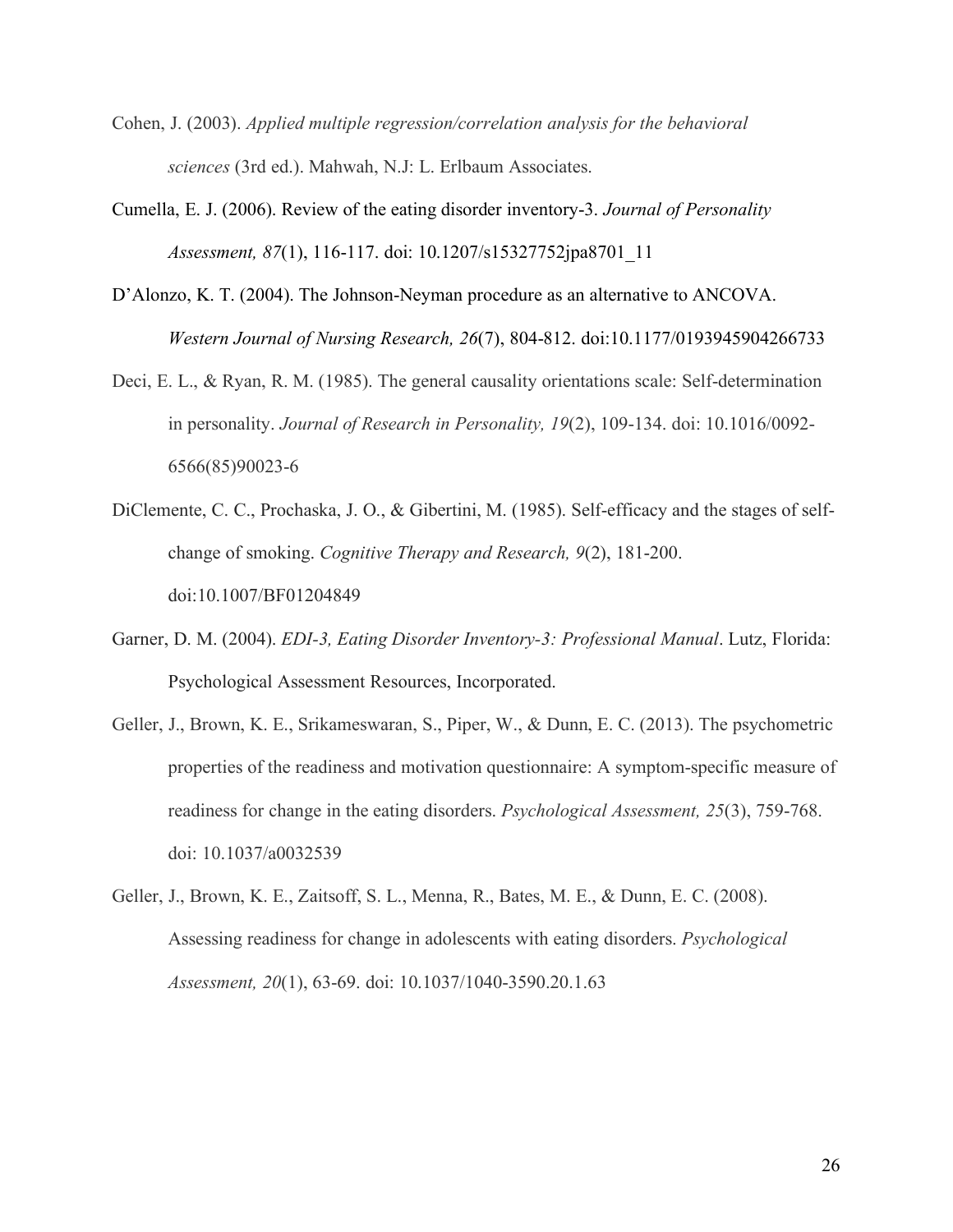- Geller, J., Cockell, S. J., & Drab, D. L. (2001). Assessing readiness for change in the eating disorders: The psychometric properties of the readiness and motivation interview. *Psychological Assessment, 13*(2), 189-198. doi: 10.1037/1040-3590.13.2.189
- Geller, J., Drab-Hudson, D. L., Whisenhunt, B. L., & Srikameswaran, S. (2004). Readiness to change dietary restriction predicts outcomes in the eating disorders. *Eating Disorders, 12*(3), 209-224. doi: 10.1080/10640260490490438
- Kaap-Deeder, J., Vansteenkiste, M., Soenens, B., Verstuyf, J., Boone, L., & Smets, J. (2014). Fostering self-endorsed motivation to change in patients with an eating disorder: The role of perceived autonomy support and psychological need satisfaction. *International Journal of Eating Disorders, 47*(6), 585-600. doi: 10.1002/eat.22266
- Kadzikowska-Wrzosek, R. (2016). Autonomous motivation, self-efficacy, and psychophysical wellbeing in a group of polish breastfeeding mothers- preliminary communication. *Archives of Psychiatry and Psychotherapy, 18*(3), 58-67. doi:10.12740/APP/64712
- Keel, P. K., & Brown, T. A. (2010). Update on course and outcome in eating disorders. *International Journal of Eating Disorders*, *43*(3), 195-204. doi: 10.1002/eat.20810
- Hayes, A. F. (2013). *Introduction to mediation, moderations and conditional process analyses: A regression-based approach.* New York: Guilford Press.

Mansour, S., Bruce, K. R., Steiger, H., Zuroff, D. C., Horowitz, S., Anestin, A. S., & Sycz, L. (2012). Autonomous motivation: A predictor of treatment outcome in bulimia-spectrum eating disorders: Autonomous motivation predicts outcome in bulimia. *European Eating Disorders Review, 20*(3), 116-122. doi: 10.1002/erv.2154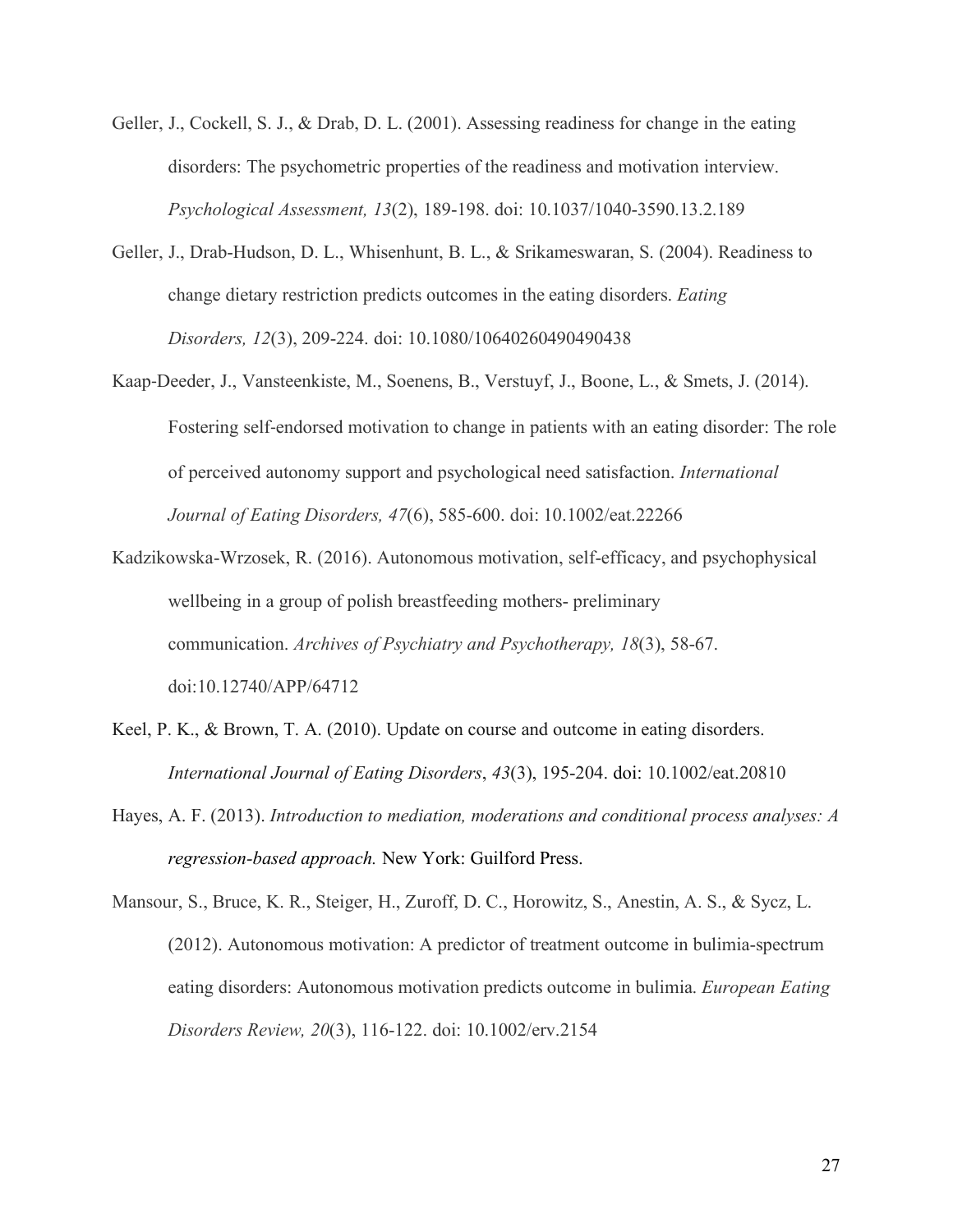- Marcus, B. H., & Owen, N. (1992). Motivational readiness, self-efficacy and decision-making for exercise. *Journal of Applied Social Psychology, 22*(1), 3-14. https://doi.org/10.1111/j.1559-1816.1992.tb01518.x
- McHugh, M. D. (2007). Readiness for change and short-term outcomes of female adolescents in residential treatment for anorexia nervosa. *International Journal of Eating Disorders, 40*(7), 602-612. doi: 10.1002/eat.20425
- Miller, W. R., & Rollnick, S. (2002). Motivational interviewing: Preparing people for change (2nd ed.). New York, NY: Guilford Press.
- Motl, R. W., McAuley, E., Doerksen, S., Hu, L., & Morris, K. S. (2009). Preliminary evidence that self-efficacy predicts physical activity in multiple sclerosis. *International Journal of Rehabilitation Research, 32*(3), 260-263. doi:10.1097/MRR.0b013e328325a5ed
- Norcross, J. C., Krebs, P. M., & Prochaska, J. O. (2011). Stages of change. *Journal of Clinical Psychology, 67*(2), 143-154. doi:10.1002/jclp.20758
- Pinto, A. M., Heinberg, L. J., Coughlin, J. W., Fava, J. L., & Guarda, A. S. (2008). The eating disorder recovery self-efficacy questionnaire (EDRSQ): Change with treatment and prediction of outcome. *Eating Behaviors, 9*(2), 143-153. doi: 10.1016/j.eatbeh.2007.07.001
- Plotnikoff, R. C., Hotz, S. B., Birkett, N. J., & Courneya, K. S. (2001). Exercise and the transtheoretical model: A longitudinal test of a population sample. *Preventive Medicine, 33*(5), 441-452. doi:10.1006/pmed.2001.0914
- Prat-Sala, M., & Redford, P. (2010). The interplay between motivation, self-efficacy, and approaches to studying. *The British Journal of Educational Psychology, 80*(2), 283-305. doi: 10.1348/000709909X480563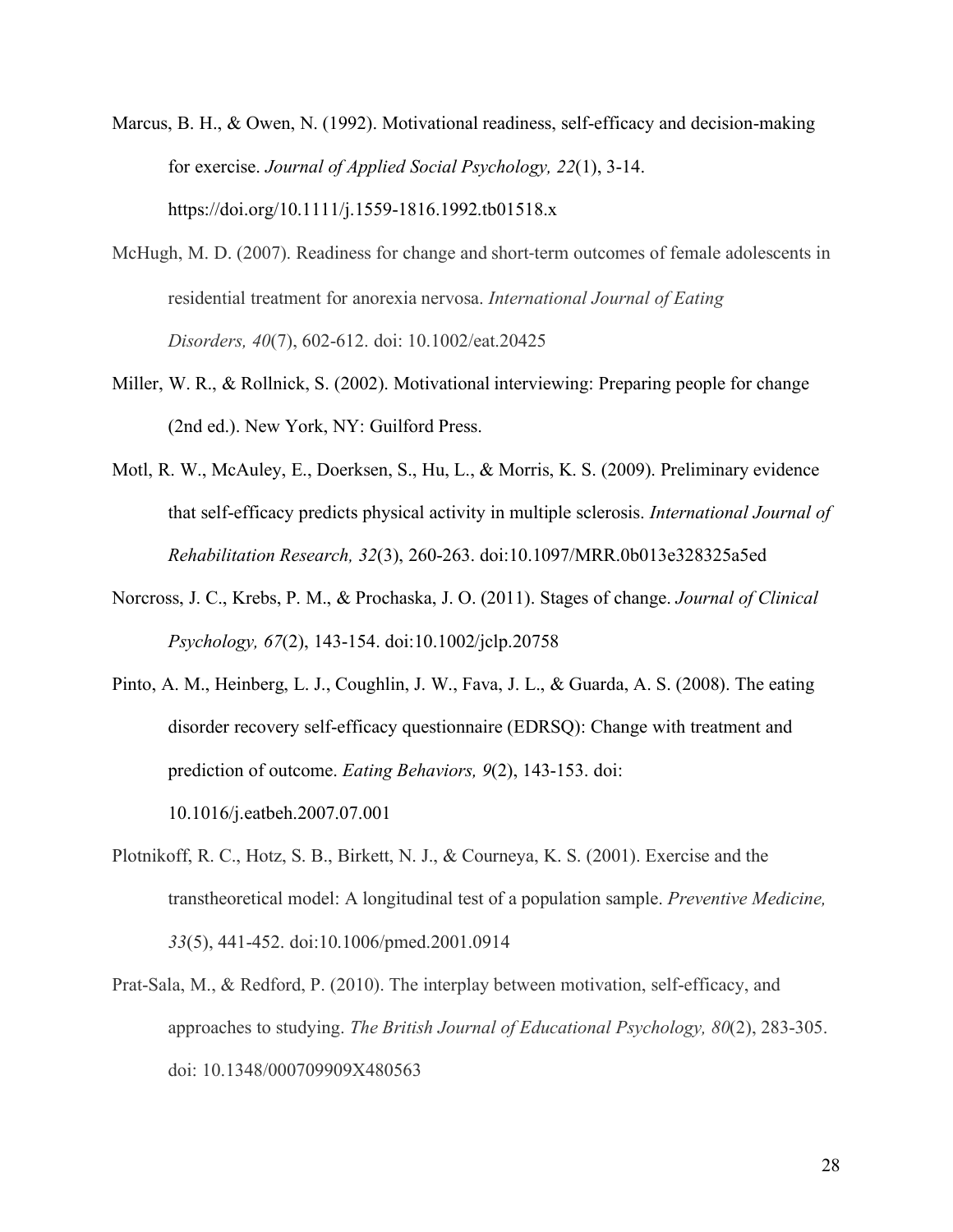- Prochaska, J. O., & DiClemente, C. C. (1982). Transtheoretical therapy: Toward a more integrative model of change. *Psychotherapy: Theory, Research & Practice, 19*(3), 276- 288. doi:10.1037/h0088437
- Prochaska, J. O., & Velicer, W. F. (1997). The transtheoretical model of health behavior change. *American Journal of Health Promotion, 12*(1), 38-48. doi: 10.4278/0890-1171- 12.1.38
- Ryan, R. M., & Deci, E. L. (2008). A self-determination theory approach to psychotherapy: The motivational basis for effective change. Canadian Psychology/Psychologie Canadienne, 49(3), 186–193. doi:10.1037/a0012753
- Ryan, R. M., & Deci, E. L. (2017). *Self-determination theory: Basic psychological needs in motivation, development, and wellness*. New York: Guilford Press.
- Senécal, C., Nouwen, A., & White, D. (2000). Motivation and dietary self-care in adults with diabetes: Are self-efficacy and autonomous self-regulation complementary or competing constructs? *Health Psychology, 19*(5), 452-457. doi: 10.1037//0278-6133.19.5.452
- Serpell, L., & Treasure, J. (2002). Bulimia nervosa: Friend or foe? The pros and cons of bulimia nervosa. *International Journal of Eating Disorders, 32*(2), 164-170. doi:10.1002/eat.10076
- Steele, A. L., Bergin, J., & Wade, T. D. (2011). Self-efficacy as a robust predictor of outcome in guided self-help treatment for broadly defined bulimia nervosa. *International Journal of Eating Disorders, 44*(5), 389-396. doi:10.1002/eat.20830
- Steiger, H. (2017). Evidence-informed practices in the real-world treatment of people with eating disorders. *Eating Disorders, 25*(2), 173-181. doi: 10.1080/10640266.2016.1269558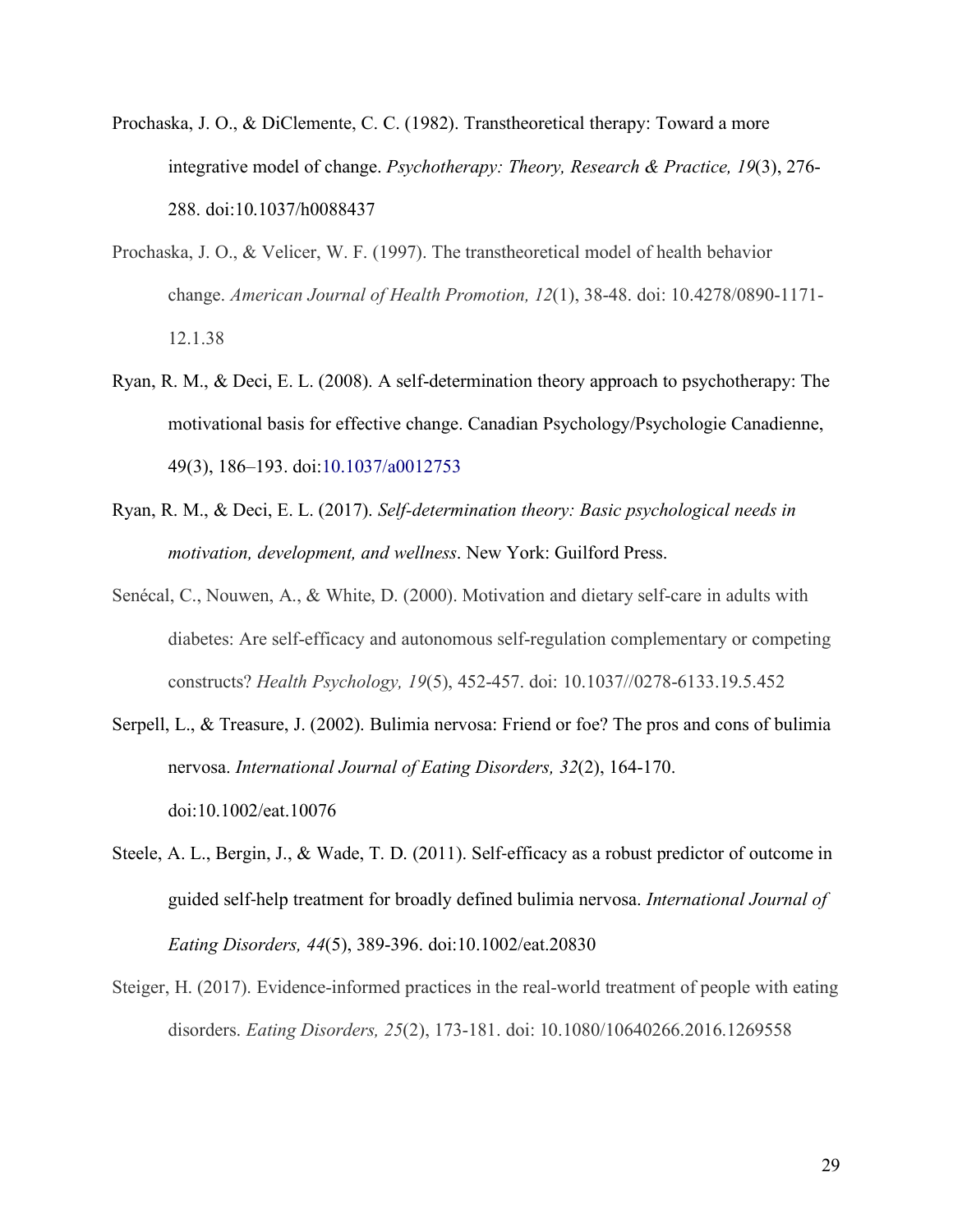- Sweet, S. N., Fortier, M. S., Strachan, S. M., & Blanchard, C. M. (2012). Testing and integrating self-determination theory and self-efficacy theory in a physical activity context. *Canadian Psychology/Psychologie Canadienne, 53*(4), 319-327. doi: 10.1037/a0030280
- Treasure, J. L., Katzman, M., Schmidt, U., Troop, N., Todd, G., & de Silva, P. (1999). Engagement and outcome in the treatment of bulimia nervosa: First phase of a sequential design comparing motivation enhancement therapy and cognitive behavioural therapy. *Behaviour Research and Therapy, 37*(5), 405-418. doi:10.1016/S0005-7967(98)00149-1
- Treasure, J., & Schmidt, U. (2001). Ready, willing and able to change: Motivational aspects of the assessment and treatment of eating disorders. *European Eating Disorders Review*, *9*(1), 4-18. doi: 10.1002/erv.390
- Vall, E., & Wade, T. D. (2015). Predictors of treatment outcome in individuals with eating disorders: A systematic review and meta-analysis. *International Journal of Eating Disorders*, *48*(7), 946-971. doi: 10.1002/eat.22411
- Vall, E., & Wade, T. D. (2017). Predictors and moderators of outcomes and readmission for adolescent inpatients with anorexia nervosa: A pilot study. *Clinical Psychologist, 21*(2), 143-152. doi:10.1111/cp.12091
- Vitousek, K., Watson, S., & Wilson, G. T. (1998). Enhancing motivation for change in treatment-resistant eating disorders. *Clinical Psychology Review, 18*(4), 391-420. doi: 10.1016/S0272-7358(98)00012-9
- Wade, T. D., Frayne, A., Edwards, S., Robertson, T., & Gilchrist, P. (2009). Motivational change in an inpatient anorexia nervosa population and implications for treatment. *Australasian Psychiatry, 43*(3), 235-243. doi:10.1080/00048670802653356